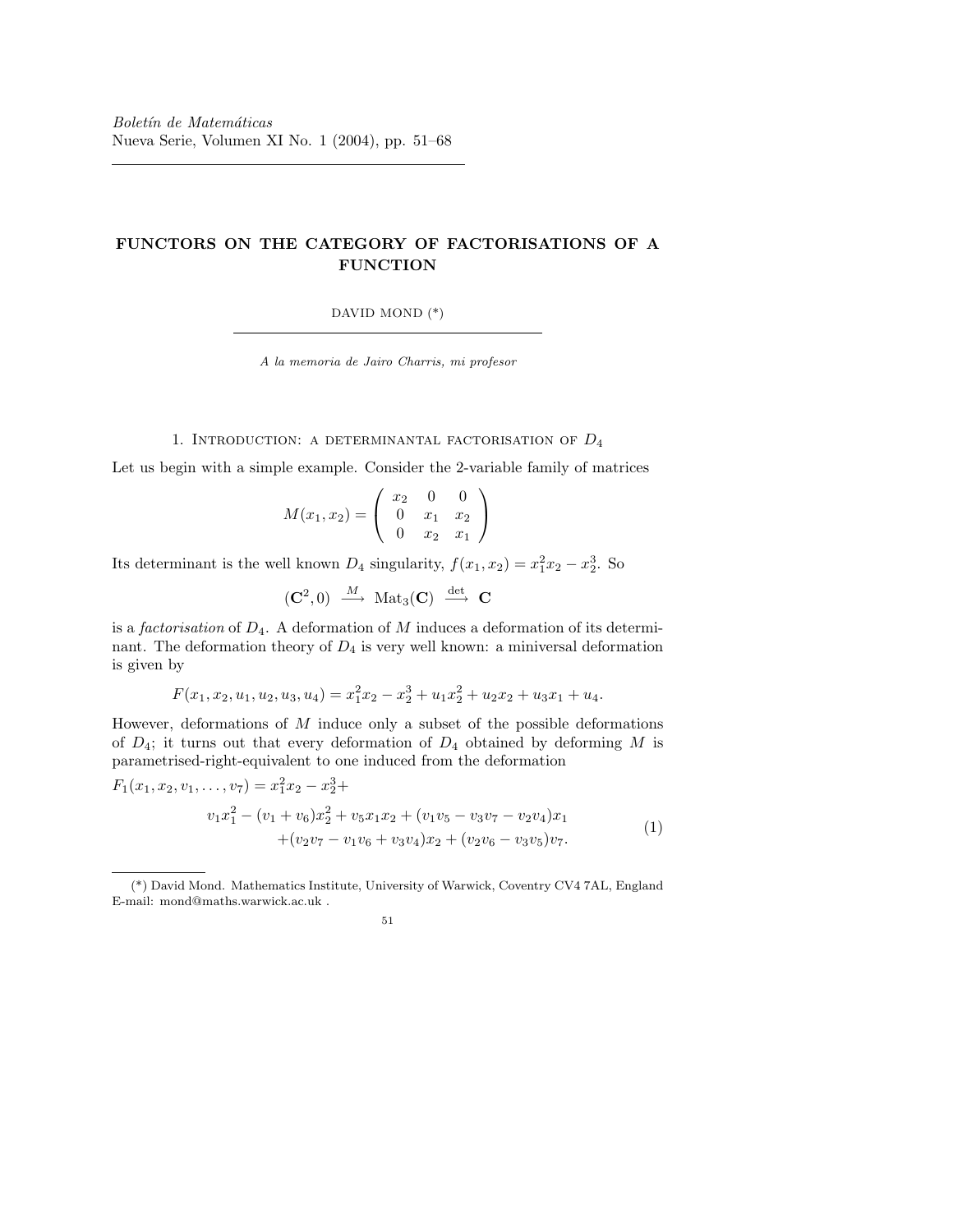Deformation of  $M$  within the (smaller) class of *symmetric* matrices leads to an even more restricted class of deformations of its determinant, all of which are parametrised-right-equivalent to deformations induced from the deformation

$$
F_2(x_1, x_2, w_1, \dots, w_4) = x_1^2 x_2 - x_2^3 +
$$
  
\n
$$
w_1(x_1^2 - x_2^2) + (w_1 w_4 - w_2^2 - w_3^2) x_1 + 2 w_2 w_3 x_2 + w_4 x_1 x_2 - w_3^2 w_4.
$$
 (2)

These assertions are proved by introducing suitable notions of equivalence,  $\mathcal{K}_{\text{det}}$ and  $\mathcal{K}^s_\text{det}$ , for matrix and symmetric matrix families like  $M$  - both of which are, in fact, liftings, of right equivalence of determinants. These notions, due principally to Jim Damon (though see [3] for the precise version given below), are recalled in Section 3 below. The deformations  $F_1$  and  $F_2$  of det M are the determinants of versal deformations of  $M$  — versal, that is, with respect to  $\mathcal{K}_{\text{det}}$ - and  $\mathcal{K}_{\text{det}}^{\text{s}}$ equivalence. As these two matrix deformations we may take, respectively,

$$
M_1(x,v) = \begin{pmatrix} x_2 + v_1 & v_4 & v_7 \ v_2 & x_1 + v_5 & x_2 \ v_3 & x_2 + v_6 & x_1 \end{pmatrix}
$$

and

$$
M_2(x, w) = \begin{pmatrix} x_2 + w_1 & w_2 & w_3 \ w_2 & x_1 + w_4 & x_2 \ w_3 & x_2 & x_1 \end{pmatrix}
$$

By definition of the notion of versal deformation for right-equivalence,  $F_1$  and  $F_2$  are parametrised-right-equivalent to deformations induced from  $F$ . That is, denoting by  $B, B_1$  and  $B_2$  the base-spaces  $(\mathbb{C}^4, 0)$ ,  $(\mathbb{C}^7, 0)$  and  $(\mathbb{C}^4, 0)$  of F,  $M_1$ and  $M_2$  respectively, there are maps  $\rho_1 : B_1 \to B$  and  $\rho_2 : B_2 \to B$  such that  $F_1$ and  $F_2$  are parametrised-right-equivalent, respectively, to the deformations  $\rho_1^*(F)$ and  $\rho_2^*(F)$  given by

$$
\rho_1^*(F)(x, v) = F(x, \rho_1(v))
$$

and

$$
\rho_2^*(F)(x, w) = F(x, \rho_2(w)).
$$

By inspection of the formulae for  $M_1$  and  $M_2$ , one can see that there is a map  $\rho_{21}: B_2 \to B_1$  such that

$$
M_2(x, w) = M_1(x, \rho_{21}(w));
$$

in fact the definition of  $\mathcal{K}_{\text{det}}$ -versality guarantees the existence of a map  $\rho_{21}$  such that  $M_2$  is parametrised  $\mathcal{K}_{\text{det}}$ -equivalent to  $\rho_{21}^*(M_1)$ .

So our factorisations of  $D_4$ , and their asociated deformation theories, have given rise to a triangle of base spaces and inducing maps

$$
\begin{array}{ccc}\nB_2 & \xrightarrow{\rho_{21}} & B_1 \\
\rho_1 \searrow & & \nearrow \rho_2\n\end{array} \tag{3}
$$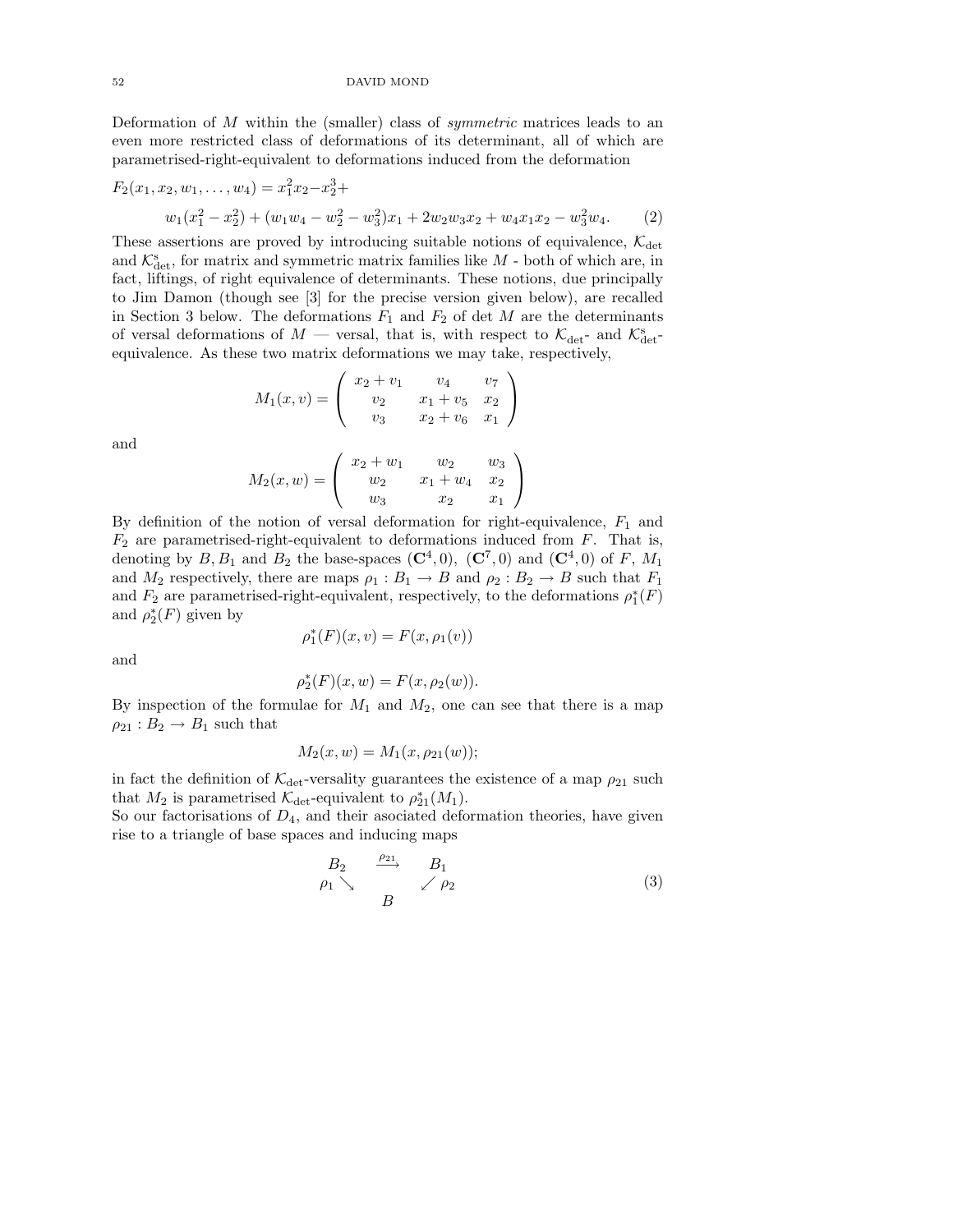### Question: Are such triangles commutative?

This paper is concerned with this and other related questions. Our main result, in Section 6, is an infinitesimal condition for the commutativity of such diagrams. We begin by placing these questions in a more general context, in the *category of* factorisations of a function. The questions about commutativity of these diagrams become questions about the functoriality of certain maps from this category to the categories of  $\mathcal{O}_X/J_g$ -modules and algebras.

## 2. The category of factorisations

Fix a map  $g: X \to Z$ . The set of all factorisations  $X \stackrel{F}{\longrightarrow} Y \stackrel{f}{\longrightarrow} Z$  of g (i.e., for which  $f \circ F = g$ ) forms a category, in which a morphism

$$
\alpha: (X \xrightarrow{F_1} Y_1 \xrightarrow{f_1} Z) \to (X \xrightarrow{F_2} Y_2 \xrightarrow{f_2} Z)
$$

is a map  $\alpha: Y_1 \to Y_2$  giving rise to a commutative diagram

$$
\begin{array}{ccc}\n & X & \\
F_1 \swarrow & & \searrow F_2 \\
Y_1 & \xrightarrow{\alpha} & Y_2 \\
f_1 \searrow & & \swarrow f_2\n\end{array}
$$

Since in this case  $F_2 = \alpha \circ F_1$  and  $f_1 = f_2 \circ \alpha$ , morphisms correspond to the re-bracketing of triple factorisations of g: the morphism above can be written

$$
\alpha : (f_2 \circ \alpha, F_1) \to (f_2, \alpha \circ F_1),
$$

where for brevity we are representing each factorisations as an ordered pair of maps.

We will denote the category of factorisations of g by  $\mathcal{F}(g)$ .

**Example 2.1.** Let  $Sym_n(\mathbf{C})$  be the space of symmetric  $n \times n$  matrices over **C**. Then the previous section is concerned with the morphism

$$
\begin{array}{ccc}\n & & \textbf{(C}^2, 0) \\
M \swarrow & & \searrow M \\
\text{Sym}(\textbf{C}) & \xrightarrow{i} & \text{Mat}_3(\textbf{C}) \\
\text{det} \searrow & & \swarrow \text{det}\n\end{array}
$$

where  $i$  is inclusion.

**Remark 2.2.** Let M be an  $n \times n$  matrix whose entries are functions and let  $g = \det M$ . Let  $M^*$  be the adjugate matrix of signed submaximal minors of M. Then  $MM^* = M^*M = qI_n$ . Any pair of matrices  $(M, N)$  such that  $MN =$  $NM = gI_n$  is known in commutative algebra and representation theory as a *matrix*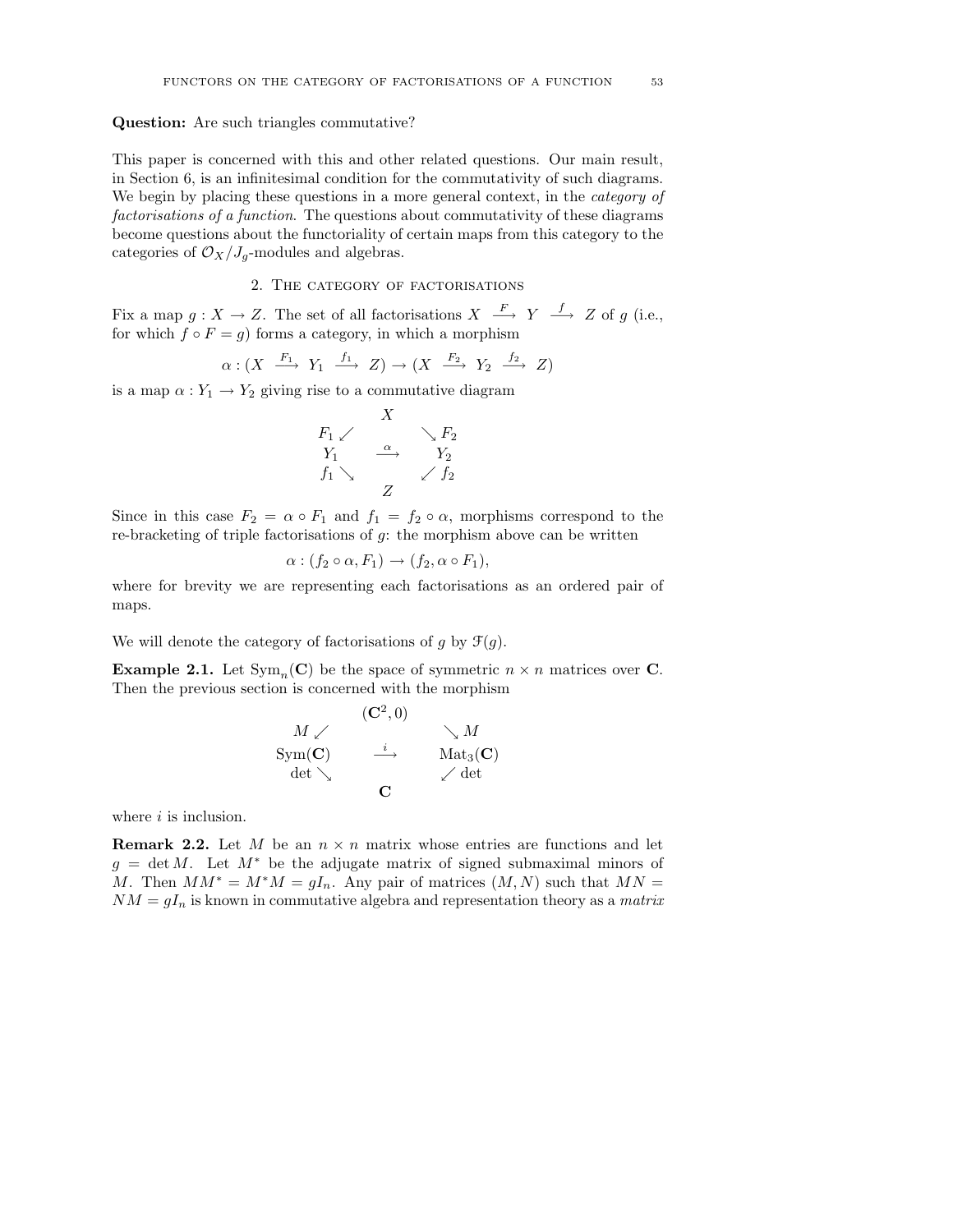54 DAVID MOND

factorisation of g. Matrix factorisations correspond to maximal Cohen-Macaulay modules on the hypersurface  $\{g = 0\}$ , and are extensively studied, e.g. in [4],[9]. However, the morphisms of matrix factorisations referred to by algebraists in this context are not morphisms in our sense. For this reason, here we avoid the term 'matrix factorisation'.

**Example 2.3.** If there is a morphism  $\alpha : (f_1, F_1) \rightarrow (f_2, F_2)$  then  $F_2 = \alpha \circ F_1$ and  $f_1 = f_2 \circ \alpha$ . It follows that  $F_1^*(J_{f_1}) \subset F_2^*(J_{f_2})$ . For

$$
F_1^*(\partial f_1/\partial x_j) = (\sum_k ((\partial f_2/\partial y_k) \circ \alpha) \partial \alpha_k/\partial x_j) \circ F_1
$$
  
\n
$$
= (\sum_k (\partial f_2/\partial y_k) \circ \alpha \circ F_1) (\partial \alpha_k/\partial x_j) \circ F_1
$$
  
\n
$$
= (\sum_k (\partial f_2/\partial y_k) \circ F_2) (\partial \alpha_k/\partial x_j) \circ F_1 \in F_2^*(J_{f_2})
$$

We will refer to the natural algebra-homomorphism  $\mathcal{O}/F_1^*(J_{f_1}) \to \mathcal{O}/F_2^*(J_{f_2})$  which results from this inclusion as the comparison map.

**Proposition 2.4.** The map  $C : \mathcal{F}(g) \to \mathcal{O}/J_q$ -algebras taking  $(f, F)$  to  $\mathcal{O}/F^*(J_f)$ , and taking a morphism  $\alpha$  :  $(f_1,F_1)\rightarrow (f_2,F_2)$  to the comparison map  $\mathcal{O}/F_1^*(J_{f_1}) \to \mathcal{O}/F_2^*(J_{f_2})$ , is a covariant functor  $\mathfrak{F}(g) \to \mathcal{O}/J_g$ -algebras.

Here and where possible in the rest of the paper, we use  $\mathcal O$  in place of  $\mathcal O_X$ , where  $X$  is the domain of the map  $g$  whose factorisations we are considering.

**Example 2.5.** As initial and final objects in  $\mathcal{F}(g)$  we have the factorisations

$$
(\mathbf{C}^m,0) \stackrel{\mathrm{id}_{\mathbf{C}^m}}{\longrightarrow} (\mathbf{C}^m,0) \stackrel{g}{\longrightarrow} (\mathbf{C},0)
$$

and

$$
(\mathbf{C}^m,0)\ \stackrel{g}{\longrightarrow}\ (\mathbf{C}^n,0)\ \stackrel{\mathrm{id}_{\mathbf{C}}}{\longrightarrow}\ (\mathbf{C},0),
$$

since for any other factorisation  $f \circ F = g$  there are unique diagrams

|                                      | $\mathbf{C}^m$ |       |     |                | $\mathbf{C}^m$    |                                       |
|--------------------------------------|----------------|-------|-----|----------------|-------------------|---------------------------------------|
| $\mathrm{id}_{\mathbf{C}^m}\swarrow$ |                | F     |     | F              |                   | $\boldsymbol{q}$                      |
| $C^m$                                | $\alpha_0$     | $C^n$ | and | $\mathbb{C}^m$ | $\alpha_{\infty}$ |                                       |
| $\boldsymbol{a}$                     |                |       |     |                |                   | $\mathrm{^{\prime}\,id}_{\mathbf{C}}$ |
|                                      |                |       |     |                |                   |                                       |

in which  $\alpha_0 = F$  and  $\alpha_\infty = f$ . We have  $C(g, id_{\mathbf{C}^m}) = \mathcal{O}/J_q$  and  $C(id_{\mathbf{C}}, g) = 0$ . Thus C takes the initial and final objects of  $\mathcal{F}(q)$  to the initial and final objects of the category of  $\mathcal{O}/J_q$ -algebras.

I am grateful to Ignacio de Gregorio, Daan Krammer, Victor Goryunov and Jan Stevens for helpful conversations on the topics of this paper.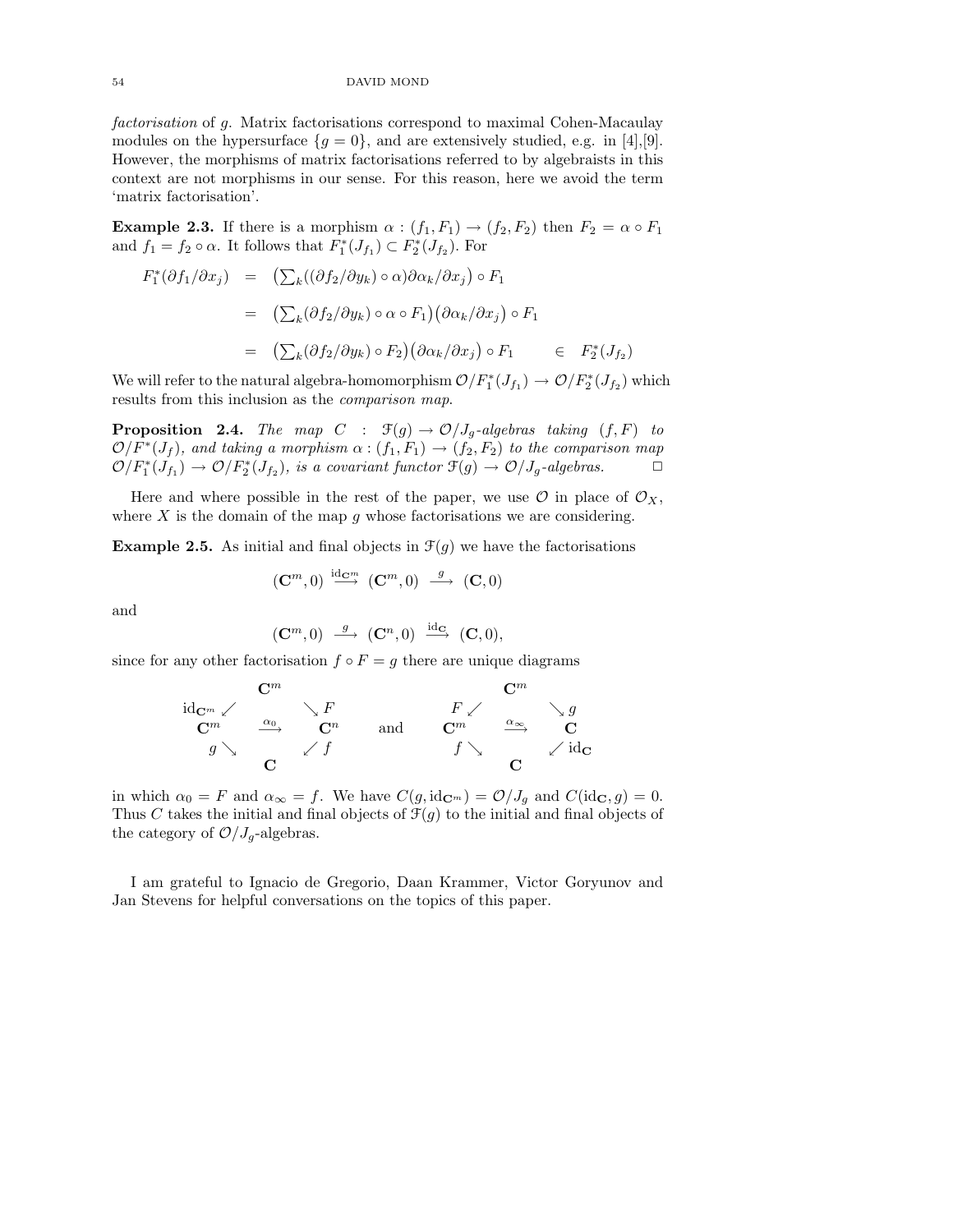### 3.  $K_V$  and  $K_f$ -equivalence

In [1], Jim Damon generalised the notion of contact equivalence of map-germs  $(X, x_0) \rightarrow (Y, y_0)$ , as follows.

**Definition 3.1.** Given the germ of a subvariety  $(V, y_0) \subset (Y, y_0)$  the map-germs  $F,G : (X,x_0) \to (Y,y_0)$ , are  $\mathcal{K}_V$  -equivalent if there are diffeomorphisms  $\Phi$  of  $(X \times Y, (x_0, y_0))$  and  $\varphi$  of  $(X, x_0)$  such that

(1)  $\pi_X \circ \Phi = \varphi \circ \pi_X$ , (i.e.  $\Phi$  lifts  $\varphi$ )

- (2)  $\Phi$  takes  $X \times V$  to itself, and
- (3)  $\Phi$  induces a diffeomorphism graph(F)  $\rightarrow$  graph(G).

Here  $\pi_X : X \times Y \to X$  is projection. In the analytic category, "diffeomorphism" means bianalytic automorphism. Ordinary contact equivalence becomes  $\mathcal{K}_V$ -equivalence with  $V = \{y_0\}.$ 

In the case that  $V$  is a hypersurface in  $Y$  with equation  $f$ , the closely related group of equivalences  $\mathcal{K}_f$  was introduced in [3]; the definition is that of  $\mathcal{K}_V$  except that (2) is replaced by the condition

2'.  $f \circ \pi_Y \circ \Phi = f \circ \pi_Y$ .

**Lemma 3.2.** (i) If F and F' are  $\mathcal{K}_f$ -equivalent then  $f \circ F$  and  $f \circ F'$  are rightequivalent. (ii) If F and F' are  $K_V$ -equivalent then  $f \circ F$  and  $f \circ F'$  are contactequivalent.

Proof By (1) and (3) of the definition,

$$
\Phi(x, F(x)) = (\varphi(x), F'(\varphi(x))). \tag{7}
$$

Now (2') implies

$$
f(F(x)) = f \circ \pi_Y(\Phi(x, F(x))) = f \circ \pi_Y(\varphi(x), F'(\varphi(x))) = f(F'(\varphi(x))),
$$

i.e.  $f \circ F$  and  $f \circ F'$  are right-equivalent, while (2) implies

$$
F^{-1}(V) = (\text{gr}(F))^{-1}(X \times V) = (\text{gr}(F))^{-1}(\Phi^{-1}(X \times V))
$$

which is equal to  $(F' \circ \varphi)^{-1}(V)$  by (7). Thus  $(f \circ F)^{-1}(0) = (f \circ F' \circ \varphi)^{-1}(0)$ , from which contact-equivalence follows.

In 4.4 below we show that the converse to both parts of this Lemma is in general false.

Damon showed that when X and Y are smooth, the tangent space to the  $K_V$ orbit of a germ  $F$  is

$$
T\mathcal{K}_V F = tF(\theta_{X,x_0}) + F^*(\text{Der}(-\log V)),
$$

where  $\text{Der}(-\log V)$  is the  $\mathcal{O}_{Y,y_0}$ -module of germs of vector fields on Y which are tangent to  $V$  at its smooth points.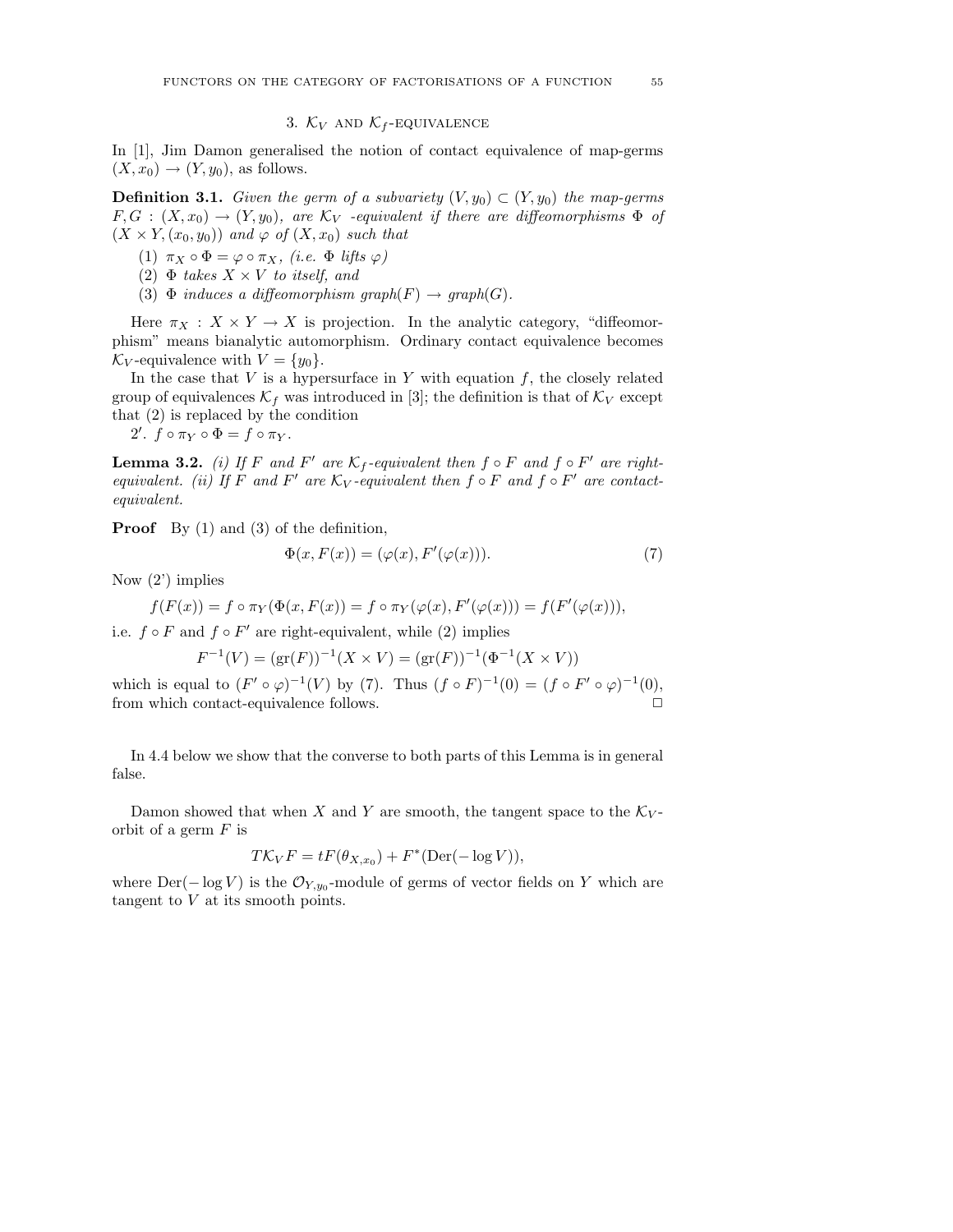The expression for  $T\mathcal{K}_fF$  is the same as that for  $T\mathcal{K}_VF$  except that Der( $-\log V$ ) is replaced by Der( $-\log f$ ), the  $\mathcal{O}_Y$ -module of vector fields tangent to all of the level sets of  $f$ .

Our concern with these equivalence relations and deformation theories is motivated by the fact that many naturally occuring maps and functions arise, and are naturally deformed, as composites. The discriminant hypersurface  $D_f$  (set of critical values) of a map-germ  $f : (\mathbb{C}^n, 0) \to (\mathbb{C}^p, 0)$  with  $n \geq p$ , is a 'non-linear section' of the discriminant  $D_F$  of a stable unfolding F, and as equation for  $D_f$  we can take the composite of an equation h for  $D_F$  with a suitable 'base-change' map *i*. In fact Damon shows in [2] that the A-codimension of f is equal to the  $\mathcal{K}_{D_F}$ codimension of  $i$ , and in [3] Damon and the author showed that the discriminant of a stable perturbation of f has homotopy type of a wedge of  $(p-1)$ -spheres, whose number is equal to the  $\mathcal{K}_h$ -codimension of *i*.

The  $T^1$ 's for the deformation theory of the germ F under  $\mathcal{K}_f$  and  $\mathcal{K}_V$ -equivalence have usually been denoted by  $T_{\mathcal{K}_f}^1 F$  and  $T_{\mathcal{K}_V}^1 F$ . In keeping with our change of viewpoint in this paper, we will call them  $T^1(f, F)$  and  $\widetilde{T}^1(f, F)$  instead. That is,

$$
T^1(f,F) = \frac{\theta(F)}{TK_fF}, \quad \widetilde{T}^1(f,F) = \frac{\theta(F)}{TK_VF}.
$$

Example 3.3.

$$
T^{1}(g, id_{\mathbf{C}^{m}}) = 0 = \widetilde{T}^{1}(g, id_{\mathbf{C}^{m}}).
$$

$$
T^{1}(id_{\mathbf{C}}, g) = \mathcal{O}_{X}/J_{g}, \quad \widetilde{T}^{1}(id_{\mathbf{C}}, g) = \mathcal{O}_{X}/(g + J_{g}).
$$

**Proposition 3.4.** For any factorisation  $X \stackrel{F}{\longrightarrow} Y \stackrel{f}{\longrightarrow} \mathbf{C}$  of g,  $T^1(f,F)$  and  $\widetilde{T}^1(f,F)$  are  $\mathcal{O}/J_g$ -modules.

**Proof** Let  $x_1, \ldots, x_m$  and  $y_1, \ldots, y_n$  be variables on X and Y respectively. We have to show that for each  $i$  and  $j$ ,

$$
\frac{\partial g}{\partial x_i} \frac{\partial}{\partial y_j} \in T \mathcal{K}_f F.
$$

This is easy: since  $\text{Der}(-\log f)$  contains the Hamiltonian vector fields

$$
\chi_{k,\ell}(f):=\frac{\partial f}{\partial y_k}\frac{\partial}{\partial y_\ell}-\frac{\partial f}{\partial y_\ell}\frac{\partial}{\partial y_k},
$$

we have

$$
\frac{\partial g}{\partial x_i} \frac{\partial}{\partial y_j} = \sum_k \left( \frac{\partial f}{\partial y_k} \circ F \right) \frac{\partial F_k}{\partial x_i} \frac{\partial}{\partial y_j} = \sum_{k \neq j} \frac{\partial F_k}{\partial x_i} \chi_{k,j}(f) \circ F + tF \left( \left( \frac{\partial f}{\partial y_k} \circ F \right) \frac{\partial}{\partial x_i} \right)
$$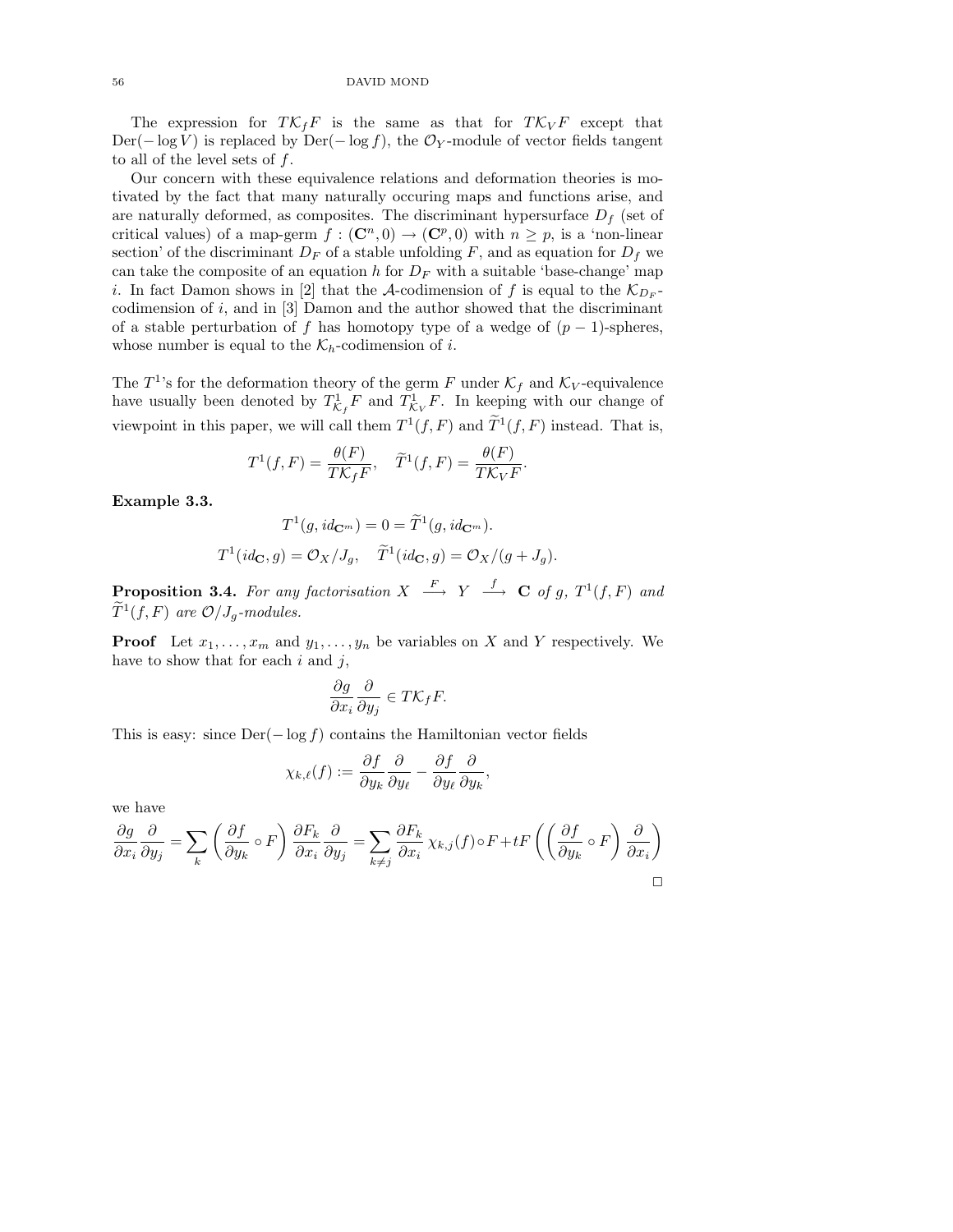In [5], the relation between  $\mathcal{K}_f$  equivalence and right-equivalence of the composites, and  $K_V$ -equivalence and contact-equivalence of the composites, was further explored. We summarise the main result: let  $\mathbf{L}_{\bullet}(f)$  be a free  $\mathcal{O}_Y$ -resolution of  $\mathcal{O}_Y/J_f$ , and let  $\mathbf{K}_{\bullet}(f \circ F)$  be the Koszul complex on the first order partials of  $f \circ F$ . There is a morphism of complexes  $\mathbf{K}_{\bullet}(f) \to \mathbf{L}_{\bullet}(f)$ , and composing the pull-back of this by F, with the canonical morphism  $\mathbf{K}_{\bullet}(f \circ F) \to F^*(\mathbf{K}_{\bullet}(f)),$ we get a morphism  $\phi_f : \mathbf{K}_\bullet(f \circ F) \to F^*(\mathbf{L}_\bullet(f))$  lifting the comparison morphism  $\mathcal{O}_X/J_{f \circ F} \to \mathcal{O}_X/F^*(J_f)$ . Let  $C_{\bullet}(\phi_f)$  denote the cone of the morphism of complexes  $\phi_f$ . There is an analogous construction of a morphism of complexes  $\phi_V : \widetilde{\mathbf{K}}_{\bullet}(f) \to F^*(\widetilde{\mathbf{L}}_{\bullet})$  lifting the comparison morphism  $\mathcal{O}_X/(f \circ F +$  $J_{f \circ F}$   $\to \mathcal{O}_X/F^*((f) + J_f)$ , and of its cone,  $C_{\bullet}(\phi_V)$ .

Theorem 3.5. 
$$
([5])
$$

$$
T_{\mathcal{K}_f}^1 F = H_1(C_{\bullet}(\phi_f)), \quad T_{\mathcal{K}_V}^1 F = H_1(C_{\bullet}(\phi_V)).
$$

 $\Box$ 

If  $\phi : \mathbf{A}_{\bullet} \to \mathbf{B}_{\bullet}$  is a morphism of complexes, there is a long exact sequence

$$
\cdots \to H_k(\mathbf{A}_{\bullet}) \to H_k(\mathbf{B}_{\bullet}) \to H_k(C_{\bullet}(\phi)) \to H_{k-1}(\mathbf{A}_{\bullet}) \to \cdots,
$$

and thus we have

Corollary 3.6. There are canonical long exact sequences

$$
\cdots \to H_1(\mathbf{K}_{\bullet}(g)) \to H_1(F^*(\mathbf{L}_{\bullet})) \to T^1(f, F) \to \frac{\mathcal{O}_X}{J_g} \to \frac{\mathcal{O}_X}{F^*(J_f)} \to 0 \tag{8}
$$

and

$$
\cdots \to H_1(\widetilde{\mathbf{K}}_{\bullet}(g)) \to H_1(F^*(\widetilde{\mathbf{L}}_{\bullet})) \to \widetilde{T}^1(f, F) \to \frac{\mathcal{O}_X}{(g + J_g)} \to \frac{\mathcal{O}_X}{F^*(f) + J_f} \to 0
$$
\n(9)

in which the maps  $T^1(f, F) \to \mathcal{O}_X/J_g$  and  $\widetilde{T}^1(f, F) \to \mathcal{O}_X/(g + J_g)$  are induced by  $F^*$  $(tf): \theta(F) \rightarrow \mathcal{O}_X.$ 

Note that  $H_1(F^*(\mathbf{L}_\bullet)) = \text{Tor}_1^{\mathcal{O}_Y}(\mathcal{O}_Y/J_f, \mathcal{O}_X)$  and  $H_1(F^*(\widetilde{\mathbf{L}}_\bullet)) =$ Tor $_{1}^{\mathcal{O}_{Y}}(\mathcal{O}_{Y}/(f+J_{f}),\mathcal{O}_{X}).$ 

**Remark 3.7.** (i) Let  $g = f \circ F$ . Then  $\mathcal{O}_{\mathbb{C}^m}/J_g$  is the  $T^1$  of g for right-equivalence. The morphism  $T_{\mathcal{K}_f}^1 F \to T^1 g$  in (8) is a map between deformation functors, telling us which of the first order deformations of  $g$  we can get by deforming  $F$  alone. A similar statement holds for  $T^1_{\mathcal{K}_V} F \to \mathcal{O}_{\mathbf{C}^m}/(g) + J_g$ , with contact-equivalence in place of right-equivalence.

(ii) In fact we can say more: if  $\mathcal{F} : (\mathbb{C}^m \times B, 0) \to (\mathbb{C}^n, 0)$  is a  $\mathcal{K}_f$ -miniversal deformation of F, then  $f \circ \mathcal{F}$  is isomorphic to a deformation induced from an  $\mathcal{R}_e$ -miniversal deformation  $G : (\mathbb{C}^m \times S, 0) \to (\mathbb{C}, 0)$  of g by an *inducing map*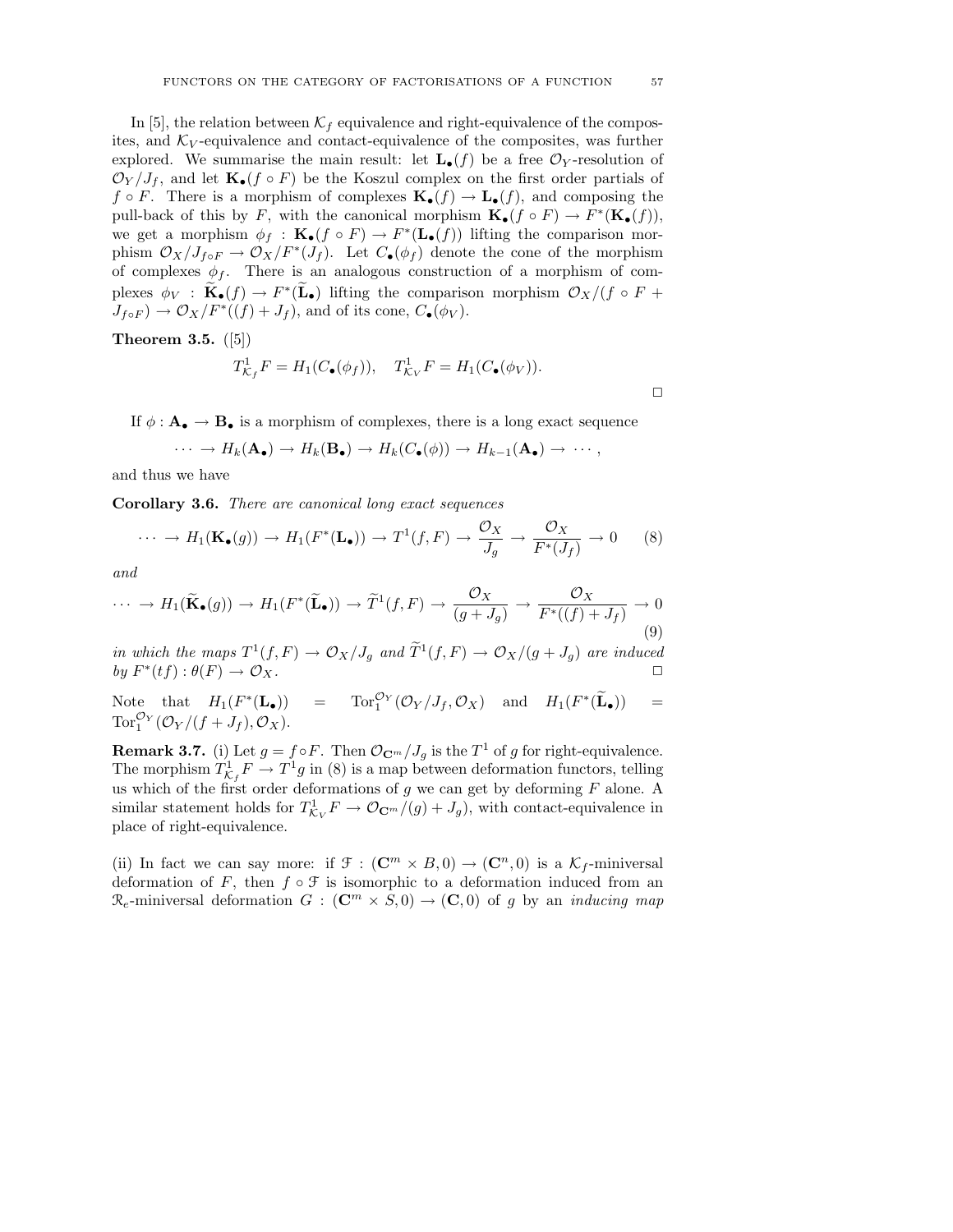$\Lambda: B \to S$ . Because of the freeness of  $T^1_{\mathcal{R}/S}G := \mathcal{O}_{\mathbf{C}^m \times \mathbf{C}^\mu}/J_{\text{rel}}G$  over  $\mathcal{O}_S$ , the Kodaira-Spencer map gives an isomorphism

$$
\mathfrak{T} S_s \simeq \pi_*(T^1_{\mathcal{R}/S}G)_s = \bigoplus_{x \in \mathbb{C}^m} T^1_{\mathcal{R}/S}G_{(x,s)}
$$

where  $\mathcal{T}S$  is the tangent sheaf on S. By coherence, there is a neighbourhood of  $0 \in B$  on which there is an epimorphism

$$
\mathfrak{T}B_b \to \pi_*(T^1_{\mathcal{K}_f/B}\mathfrak{T})_b = \bigoplus_{x \in \mathbf{C}^m} T^1_{\mathcal{K}_f/B}\mathfrak{T}_b.
$$

Then there is a commutative diagram

$$
\begin{array}{ccc}\n\pi_*(T^1_{\mathcal{K}_f/B}\mathcal{F})_b & \longrightarrow & \pi_*(T^1_{\mathcal{R}/S}G)_{\Lambda(b)} \\
\uparrow & & \uparrow \simeq \\
\mathcal{T}B_b & \xrightarrow{d_b\Lambda} & \mathcal{T}S_{\Lambda(b)}\n\end{array} \tag{10}
$$

in which the vertical maps are the Kodaira-Spencer morphisms and the map at the top is the relative version of the morphism  $T^1_{\mathcal{K}_f} F \to \mathcal{O}_{\mathbf{C}^m}/J_g$  in the long exact sequence (8). It follows from commutativity that  $\Lambda$  is a submersion at precisely those points b over which  $\mathcal{O}_{\mathbf{C}^m}/F_u^*(J_f)$  vanishes.

(iii) Where the left hand Kodaira Spencer map is an isomorphism also (e.g. for symmetric matrix families in two and three variables, with  $f = \det$ , as shown in [5]), the relative version of the morphism  $T^1_{\mathcal{K}_f} F \to \mathcal{O}_{\mathbf{C}^n}/J_g$  can be identified with the derivative of the inducing map  $\Lambda$ . As a consequence of this,  $\Lambda$  is an immersion at those points b over which  $H^1(\mathbf{L}_{\bullet}(f))$  (which is of course just  $\text{Tor}_1^{\mathcal{O}_{\mathbf{C}^n}}(\mathcal{O}_{\mathbf{C}^n}/J_f)$ ,  $(\mathcal{O}_{\mathbf{C}^m})$  vanishes.

(iv) In [6], V. V. Goryunov and V. Zakalyukin observe that for simple symmetric matrix families M in two variables, and with  $f = \det$ , the  $\mathcal{K}_{\det}$ -codimension of M is equal to the  $\mathcal{R}_e$ -codimension (= Milnor number) of det M, and that morover the discriminant of the inducing map  $\Lambda$  is the image under  $\Lambda$  of the set of points u such that for some  $x \in \mathbb{C}^2$ ,  $M_u(x)$  has corank  $\geq 2$ . They conjecture that the assumption of simplicity can be omitted in these statements. The first part of this conjecture was proved in [5]. That the second part also holds follows from (ii) above, since  $V(J_{\text{det}})$  is precisely the set of matrices of corank  $\geq 2$ .

# 4. Is  $T^1$  a functor?

From now on we consider only  $T^1 = T^1 \mathcal{K}_f$ . An analogous theory can be developed for  $\widetilde{T}^1$ .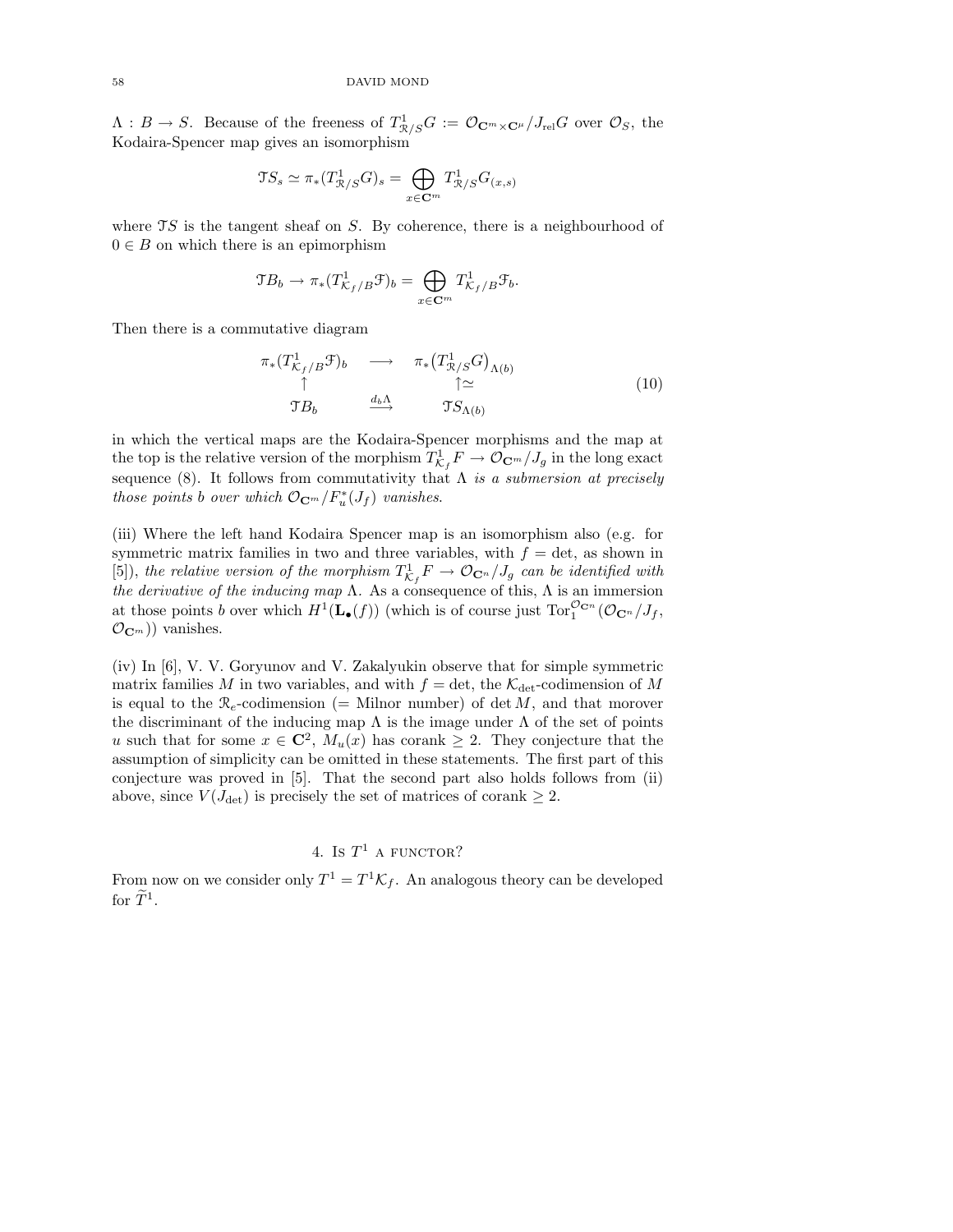Suppose we are given a morphism

$$
F_1 \swarrow \qquad \searrow F_2
$$
  
\n
$$
C^n \qquad \xrightarrow{\alpha} \qquad C^p .
$$
  
\n
$$
f_1 \searrow \qquad C
$$
  
\n
$$
C
$$
  
\n
$$
(11)
$$

The map  $\alpha$  gives rise to an  $\mathcal{O}\text{-linear map } F_1^*(t\alpha) : \theta(F_1) \to \theta(F_2)$ , sending  $\frac{d(F_{1t})}{dt}|_{t=0}$ to  $\frac{d(\alpha \circ F_{1,t})}{dt}_{|t=0}$ . The spaces  $T^1(f_j, F_j)$  and  $\widetilde{T}^1(f_j, F_j)$  are quotients of  $\theta(F_j)$  and one might hope that  $F_1^*(t\alpha)$  would gives pass to the quotient and give rise to morphisms of  $\mathcal{O}\text{-modules}$  (and therefore of  $\mathcal{O}/J_q\text{-modules}$ , in view of 3.4)

$$
T^1(\alpha) : T^1(f_1, F_1) \to T^1(f_2, F_2)
$$

and

$$
\widetilde{T}^1(\alpha): \widetilde{T}^1(F_1, F_1) \to \widetilde{T}^1(f_2, F_2).
$$

Since the existence of the morphism  $\alpha$  means that  $F_2 = \alpha \circ F_1$  and  $f_1 = f_2 \circ \alpha$ , we change our notation slightly, and write  $F$  for  $F_1$  and  $f$  for  $f_2$ . For the existence of O-linear maps  $T^1(\alpha)$  and  $\widetilde{T}^1(\alpha)$ , what is required is that

$$
F^*(t\alpha)(T\mathcal{K}_{f\circ\alpha}F)\subseteq T\mathcal{K}_f(\alpha\circ F)
$$

and

$$
F^*(t\alpha)(T\mathcal{K}_{\alpha^{-1}(V)}F) \subseteq T\mathcal{K}_V(\alpha \circ F).
$$

Clearly  $F^*(t\alpha)(tF(\theta_{\mathbf{C}^m})) = t(\alpha \circ F)(\theta_{\mathbf{C}^m}) \subseteq T\mathcal{K}_f(\alpha \circ F)$ ; however, as we will see in Example 4.3,  $F^*(t\alpha)(F^*(Der(-\log f \circ \alpha))$  and  $F^*(t\alpha)(F^*(Der(-\log \alpha^{-1}(V)))$ are not always contained in  $T\mathcal{K}_f(\alpha \circ F)$  and  $T\mathcal{K}_V(\alpha \circ F)$ .

**Example 4.1.** For any factorisation  $(F, f)$  of g, let  $\alpha_{\infty} : (f, F) \to (\text{id}_{\mathbf{C}}, g)$  be the unique morphism to the final object  $(g, id_{\mathbf{C}})$ . Then  $T^1(\alpha_{\infty})$  and  $\widetilde{T}^1(\alpha_{\infty})$  are just the maps  $T^1(f, F) \to \mathcal{O}/J_g$  and  $\widetilde{T}^1(f, F) \to \mathcal{O}/(g + J_g)$  in the exact sequences (8) and (9), and therefore are  $\mathcal{O}_X$ -linear. Of course, it is easy to check this directly.

**Example 4.2.** Let  $f(x_1, x_2) = x_2x_2$  and let  $\alpha : \mathbf{C} \to \mathbf{C}^2$  be the inclusion  $\alpha(x_1) =$  $(x_1, 0)$ . Then  $f \circ \alpha = 0$ , so Der $(-\log(f \circ \alpha)) = \theta_{\mathbf{C}}$ . But there is no extension of  $\partial/\partial x_1 \in \theta_{\mathbf{C}}$  to a vector field in Der( $-\log f$ ).

**Example 4.3.** Define  $f: \mathbb{C}^4 \to \mathbb{C}$  and  $\alpha: \mathbb{C}^3 \to \mathbb{C}^4$  by

$$
f(w, x, y, z) = (z + w)x + (z - w)y + w2 + z2,
$$
  

$$
\alpha(x, y, z) = (0, x, y, z),
$$

so that

$$
f \circ \alpha(x, y, z) = xz + yz + z^2 = z(x + y + z).
$$

Both Der( $-\log f \circ \alpha$ ) and Der( $-\log \alpha^{-1}(V)$ ) contain the constant vector field  $\partial/\partial x-\partial/\partial y$ , while f itself has an isolated (indeed non-degenerate) critical point at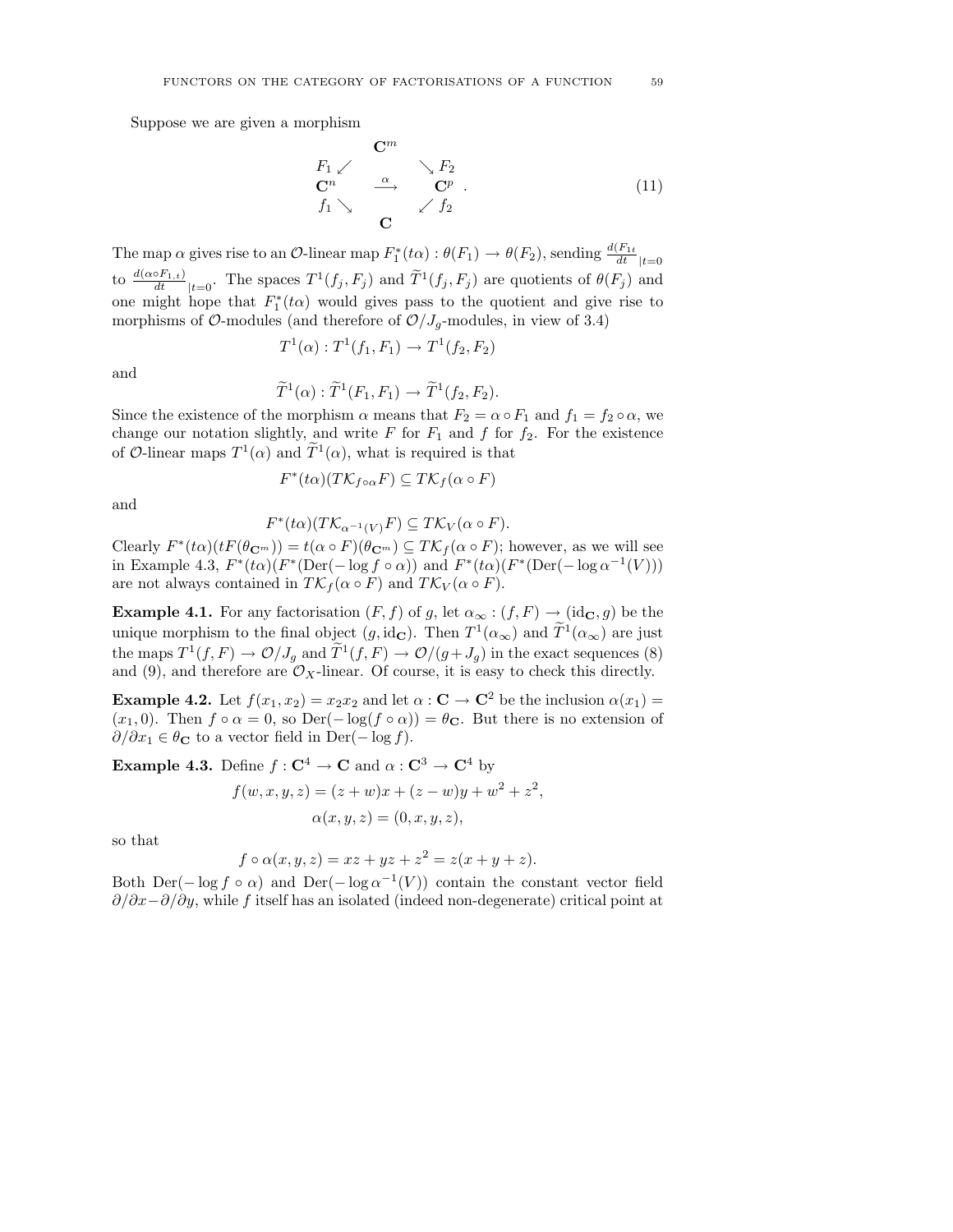0, so that  $Der(-\log f)$  and  $Der(-\log V)$  are contained in  $m_{\mathbf{C}^4,0}\theta(f)$ . Since  $t\alpha = \alpha$ is a linear injection,  $t\alpha(\text{Der}(-\log f \circ \alpha))\nsubseteq \alpha^*(\text{Der}(-\log f))$  and  $t\alpha(\text{Der}(-\log \alpha^{-1}(V)))\nsubseteq \alpha^*(\text{Der}(-\log V)).$ 

Now define  $F: \mathbb{C}^2 \to \mathbb{C}^3$  by  $F(u, v) = (u^2, u^2, v)$ , and let  $g = f \circ \alpha \circ F = 2u^2v + v^2$ . Then  $T^1(f \circ \alpha, F)$  is the quotient of  $\theta(F)$  by the  $\mathcal{O}_{\mathbf{C}^2}$ -module  $T\mathcal{K}_{f \circ \alpha}F$ , which contains the two linearly independent constant vector fields  $tF(\partial/\partial v) = \partial/\partial z$ and  $\partial/\partial x - \partial/\partial y$ . On the other hand, up to scalar multiples  $T\mathcal{K}_f(\alpha \circ F)$  and  $T\mathcal{K}_V(\alpha \circ F)$  contain only one constant vector field, namely  $t(\alpha \circ F)(\partial/\partial v)$ . As  $F^*(t\alpha)$  is a linear injection with constant matrix,

$$
F^*(t\alpha)(T\mathcal{K}_{f\circ\alpha}F)\nsubseteq T\mathcal{K}_Vf\circ F,
$$

and  $T^1(\alpha)$ :  $T^1(f \circ \alpha, F) \to T^1(f, \alpha \circ F)$  and  $\widetilde{T}^1(\alpha)$ :  $\widetilde{T}^1(f \circ \alpha, F) \to \widetilde{T}^1(f, \alpha \circ F)$ cannot be O-linear.

A straightforward calculation shows that  $T^1(f \circ \alpha)$  has length 1 and  $T^1(f, \alpha \circ F)$ has length 5.

Remark 4.4. The previous examples make clear that the converse to Lemma 3.2 does not in general hold. In the case of Example 4.3, the family  $F_t(u, v) =$  $(u^2 + t, u^2 - t, v)$  is  $\mathcal{K}_{f \circ \alpha}$ - trivial, from which it follows, by 3.2, that  $f \circ \alpha \circ F_t$ is R-trivial. Nevertheless  $\alpha \circ F_t$  is not  $\mathcal{K}_f$ -trivial, nor even  $\mathcal{K}_V$ -trivial (where  $V = \{f = 0\}.$ 

4.1.  $T^1(\alpha)$  as a C-linear map. Suppose that for  $j = 1, 2, T^1(f_j, F_j)$  has finite length, and let  $\mathcal{F}_j$  be a  $\mathcal{K}_{f_j}$ -miniversal deformation of  $F_j$ , with base  $B_{F_j}$ . Since  $\alpha \circ \mathfrak{F}_1$  is a deformation of  $F_2$ , it is isomorphic to a deformation induced from  $\mathfrak{F}_2$ by a base change map  $\rho_{1,2}: B_{F_1} \to B_{F_2}$ . Although the map  $\rho_{1,2}$  is not unique, its derivative at  $0 \in B_{F_1}$  is. Modulo the identification of  $T_0 B_{F_j}$  with  $T^1(f_j, F_j)$ , it is the map

$$
\frac{dF_{1,t}}{dt}_{|t=0} \mapsto \frac{d(\alpha \circ F_{1,t})}{dt}_{|t=0}
$$

.

In other words, it is induced by  $F_1^*(t\alpha) : \theta(F_1) \to \theta(F_2)$ .

Now suppose also that g has isolated singularity, and let  $\mathcal{G}: X \times B_q \to \mathbb{C}$  be an  $\mathcal{R}_e$ -miniversal deformation of g. By versality of G there are base-change maps  $\rho_j: B_{F_j} \to B_g$ , such that  $f_j \circ \mathfrak{F}_j \sim_{\mathfrak{Run}} \rho_j^*(\mathfrak{G})$ . Once again, these are not unique, but their derivatives at 0 are; after the requisite identifications, they are given by

$$
\frac{dF_{1,t}}{dt}_{|t=0}\mapsto \frac{df_j\circ F_{1,t}}{dt}_{|t=0}.
$$

In other words, this map is induced by  $F_j^*(tf_j):\theta(F) \to \theta(g)$ , and coincides with the map  $T^1(f, F) \to \mathcal{O}_X/J_g$  in the long exact sequence 8).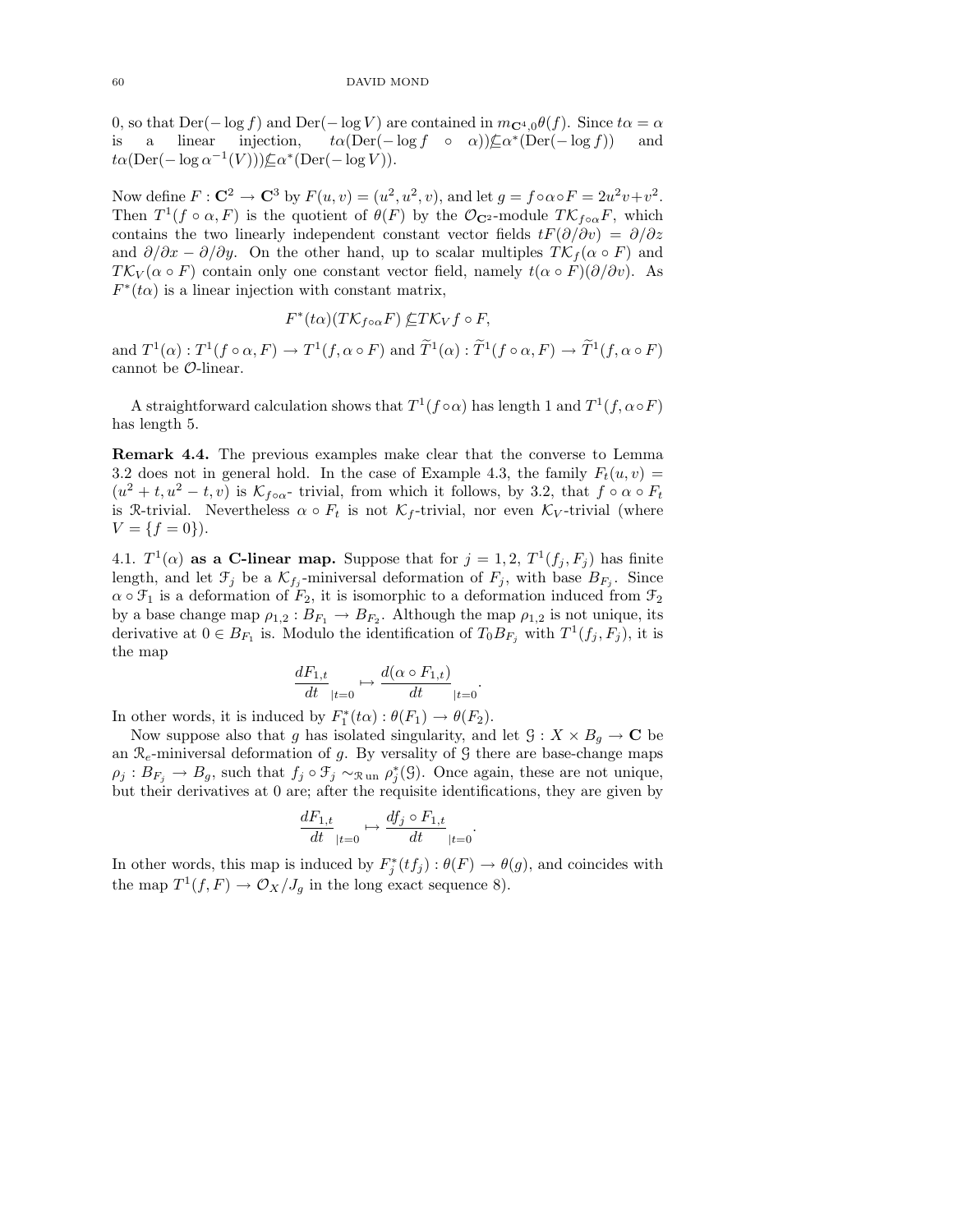**Lemma 4.5.** We can always choose  $\rho_1 = \rho_2 \circ \rho_{1,2}$  and thus ensure that the diagram

$$
\begin{array}{ccc}\nB_{F_1} & \xrightarrow{\rho_{1,2}} & B_{F_2} \\
\rho_1 \searrow & & \nearrow \rho_2\n\end{array} \tag{12}
$$

commutes.

**Proof** Given a group of equivalences  $\mathcal{G}$  acting on a space of map-germs, let  $\mathcal{G}_{un}$ denote the corresponding group of parametrised equivalences acting on deformations.

By definition of  $\rho_{1,2}$ , we have

 $\alpha \circ \mathfrak{F}_1 \sim_{\mathcal{K}_{f_2,\text{un}}} \rho_{1,2}^*(\mathfrak{F}_2).$ 

From this it follows, by the parametrised version of Lemma 3.2, that

$$
f_2 \circ \alpha \circ \mathfrak{F}_1 \sim_{\mathcal{R}_{un}} f_2 \circ \rho_{1,2}^*(\mathfrak{F}_2) = \rho_{1,2}^*(f_2 \circ \mathfrak{F}_2).
$$

But  $f_2 \circ \alpha = f_1$ , so

$$
f_1 \circ \mathcal{F}_1 \sim_{\mathcal{R}_{un}} \rho_{1,2}^*(f_2 \circ \mathcal{F}_2).
$$

Moreover,

$$
f_2 \circ \mathcal{F}_2 \sim_{\mathcal{R}_{un}} \rho_2^* \mathcal{G},
$$

so

$$
f_1 \circ \mathcal{F}_1 \sim_{\mathcal{R}_{un}} \rho_{1,2}^*(\rho^*(\mathcal{G})) = (\rho \circ \rho_{1,2})^*(\mathcal{G}).
$$

Therefore we can take, as  $\rho_1$ , the composite  $\rho_2 \circ \rho_{1,2}$ .

#### 5. Coherent morphisms

Continuing with the notation and assumptions of the previous section, let  $H$ :  $(\mathbb{C}^m \times B) \to (\mathbb{C}^n, 0)$  be any deformation of  $F_1$ . Then H also induces a deformation  $\alpha \circ H$  of  $F_2$ . The deformations H and  $\alpha \circ H$  are, respectively,  $\mathcal{K}_{f_1,\text{un}}$ -equivalent and  $\mathcal{K}_{f_2,\text{un}}$ -equivalent to the deformations of  $F_1$  and  $F_2$  induced by base-change maps  $B \stackrel{i_1}{\longrightarrow} B_{F_1}$  and  $B \stackrel{i_2}{\longrightarrow} B_{F_2}$ , whose derivatives at 0 are uniquely determined. Thus, there is a diagram

$$
B
$$
\n
$$
B_{F_1} \xrightarrow{\rho_{1,2}} B_{F_2}
$$
\n
$$
(13)
$$

Example 4.3 shows that the maps  $i_1$  and  $i_2$  cannot always be chosen so as to make this diagram commute. For example, in 4.3 the 1-parameter deformation  $H(u, v, t) = (u^2 + tu, u^2, v)$  of  $F_1$  is infinitesimally  $\mathcal{K}_{f_1}$ -trivial, so that  $i_1 : B \to B_{F_1}$ has vanishing derivative at 0. On the other hand, the deformation  $\alpha \circ H$  of  $F_2$  is not infinitesimally  $\mathcal{K}_{f_2}$ -trivial, so that  $i_2 : B \to B_{F_2}$  is an immersion.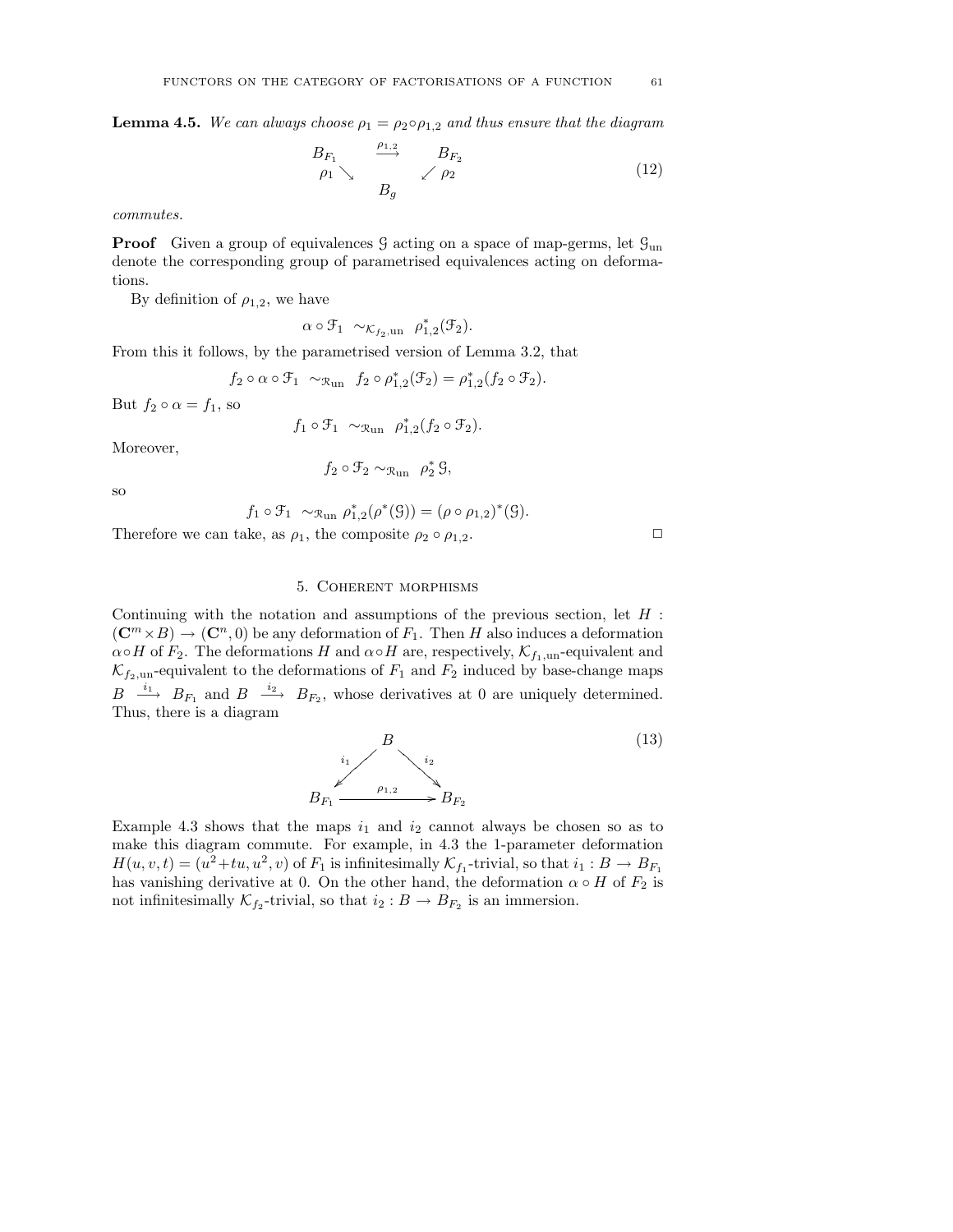**Definition 5.1.** The morphism  $\alpha$  :  $(f_1, F_1) \rightarrow (f_2, F_2)$  is *coherent* if whenever  $H_1$ and  $H_2$  are deformations of  $F_1$  on the same parameter space, then

$$
H_1 \sim_{\mathcal{K}_{f_1,\text{un}}} H_2 \Rightarrow \alpha_*(H_1) \sim_{\mathcal{K}_{f_2,\text{un}}} \alpha_*(H_2) \tag{14}
$$

**Proposition 5.2.** (1) Let  $\alpha$  be a coherent morphism. Then

(i) we can always choose the base-change map  $i_2$  in diagram (13) to be equal to  $\rho_{1,2} \circ i_1$ , and thus ensure that (13) commutes, and (ii)  $T^1(\alpha) : T^1(f_1, F_1) \rightarrow T^1(f_2, F_2)$  is  $\mathcal{O}\text{-}linear$ .

(2) The composite of coherent morphisms is coherent.

**Proof**  $(1)(i)$  The proof is the same as the deduction of 4.5 from the parametrised version of 3.2.

(ii) All that is needed for O-linearity is that whenever the 1-parameter deformation H of  $F_1$  is infinitesimally trivial, then so should  $\alpha \circ H$  be infinitesimally trivial also. This is immediate from the definition of coherence.

Statement  $(2)$  is obvious.

Example 4.3 shows that immersions are not necessariy coherent. Projection, however, always defines a coherent morphism.

**Proposition 5.3.** The morphism  $\pi$  in the diagram

$$
\begin{array}{ccc}\n(F,G) \swarrow & & \searrow F \\
\mathbf{C}^n \times \mathbf{C}^p & \xrightarrow{\pi} & \mathbf{C}^n ,\\
f \circ \pi \searrow & & \swarrow f\n\end{array}
$$

is coherent.

**Proof** Suppose that  $(\mathcal{F}_i, \mathcal{G}_i)$  for  $i = 1, 2$  are  $\mathcal{K}_{f \circ \pi}$  un-equivalent deformations of  $(F, G)$  on base B. Let  $\Phi : B \times X \times Y_1 \times Y_2 \to B \times X \times Y_1 \times Y_2$  be a diffeomorphism in  $\mathcal{K}_{f \circ \pi$  un which transforms the graph of  $(\mathcal{F}_1, \mathcal{G}_1)$  to that of  $(\mathcal{F}_2, \mathcal{G}_2)$ . Write  $\Phi(u, x, y_1, y_2) = (u, \Phi_X(u, x), \Phi_{Y_1}(u, x, y_1, y_2), \Phi_{Y_2}(u, x, y_1, y_2))$  (using the subindices merely as labels). Note that by definition of  $\mathcal{K}_{f \circ \pi$  un-equivalence, we have

- (1)  $\Phi(0, x, y_1, y_2) = (0, x, y_1, y_2)$  for all  $(x, y_1, y_2)$  ( $\Phi$  is an unfolding of the identity on  $X \times Y_1 \times Y_2$ , and
- (2)  $f(\Phi_{Y_1}(u, x, y_1, y_2)) = f(y_1)$  for all  $(u, x, y_1, y_2)$ .

Define  $\Psi : B \times X \times Y_1 \to B \times X \times Y_1$  by

$$
\Psi(u, x, y_1) = (u, \Phi_X(u, x), \Phi_{Y_1}(u, x, y_1, \mathcal{G}_1(u, x)).
$$

By (1) and the inverse function theorem,  $\Psi$  is a diffeomorphism, and unfolds the identity on  $X \times Y_1$ , by (2) it preserves the value of f, and evidently it transforms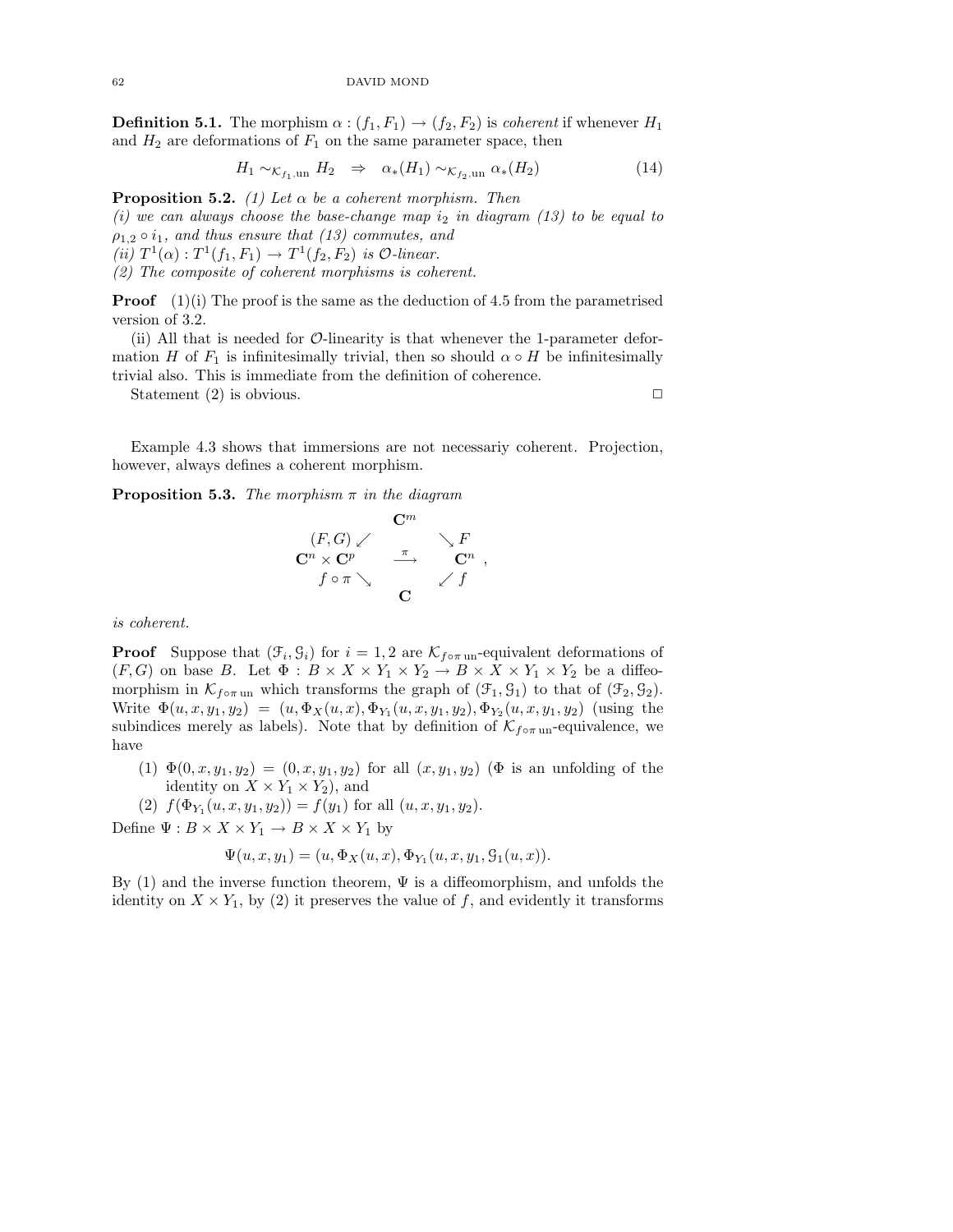the graph of  $\mathcal{F}_1$  to that of  $\mathcal{F}_2$ . Hence  $\mathcal{F}_1$  and  $\mathcal{F}_2$  are  $\mathcal{K}_{f \text{un}}$ -equivalent.

This example of coherence, though trivial, will be useful in the proof of the main theorem of the next section.

**Proposition 5.4.** The canonical morphisms  $\alpha_0$  and  $\alpha_\infty$  associated to the initial and terminal object,

$$
\begin{array}{ccccccccc}&&&\mathbf{C}^m&&&&\mathbf{C}^m\\ id_{\mathbf{C}^m}\swarrow&&\searrow F&&&F\swarrow&&\searrow g\\ \mathbf{C}^m&&\xrightarrow{\alpha_0}&\mathbf{C}^n&&\text{and}&\mathbf{C}^m&&\xrightarrow{\alpha_\infty}&\searrow g\\ g\searrow&&\swarrow f&&f\searrow&&\swarrow id_\mathbf{C}&&,\\ \mathbf{C}&&&&&\mathbf{C}&&\\ \end{array}
$$

(where  $\alpha_0 = F$ ,  $\alpha_{\infty} = f$ ) are coherent.

**Proof** If  $\mathcal{F}: \mathbb{C}^m \times B \to \mathbb{C}^m$  is any deformation of  $id_{\mathbb{C}^m}$ , then there is an unfolding of  $id_{\mathbf{C}^m}$ ,  $\Phi : \mathbf{C}^m \times B \to \mathbf{C}^m \times B$ , such that  $\mathcal{F} \circ \Phi = \pi$ , where  $\pi : \mathbf{C}^m \times B \to \mathbf{C}^m$ is projection. It follows that  $\alpha_0 \circ \mathcal{F} \circ \Phi = F \circ \pi$ . Thus every deformation of F arising as the composite with  $\alpha$  of a deformation of id<sub>C</sub><sub>m</sub> is trivial. Hence any two such are equivalent to one another, and a fortiori  $\alpha_0$  is coherent.

Coherence of  $\alpha_{\infty}$ , is essentially a parametrised version of 3.2(i). For  $\mathcal{K}_{\text{id}_{\mathbf{C}}}$  is just right-equivalence R; so it is necessary to show that if  $\mathcal{F}_1 \sim_{\mathcal{K}_{fun}} \mathcal{F}_2$  then  $f \circ \mathcal{F}_1$  and  $f \circ \mathcal{F}_2$  are  $\mathcal{R}_{un}$ -equivalent deformations of g. Suppose  $\Phi(u, x, y) =$  $(u, \phi_X(u, x), \Phi_Y(u, x, y))$  is a  $\mathcal{K}_{f \text{un}}$ -equivalence transforming the graph of  $\mathcal{F}_1$  to that of  $\mathfrak{F}_2$ . Then

$$
\Phi_Y(u, x, \mathcal{F}_1(u, x)) = \mathcal{F}_2(u, \Phi_X(u, x)).
$$

But by definition of  $\mathcal{K}_{f \text{ un}}$ -equivalence,  $f(\Phi_Y(u, x, y)) = f(y)$  for every  $u, x, y$ , and in particular

$$
f(\mathcal{F}_1(u,x)) = f(\mathcal{F}_2(u,\Phi_X(u,x)).
$$

In other words  $f \circ \mathcal{F}_1$  and  $f \circ \mathcal{F}_2$  are  $\mathcal{R}_{un}$ -equivalent.  $\Box$ 

## 6. An infinitesimal condition for coherence

The simplest condition to guarantee  $\mathcal{O}$ -linearity of the map  $T^1(\alpha)$  associated with a morphism  $\alpha$  in  $\mathcal{C}_q$  is

$$
\alpha \big( \text{Der}(-\log(f \circ \alpha)) \big) \subset \alpha^* \text{Der}(-\log f)).\tag{15}
$$

For  $\mathcal{O}$ -linearity is just the inclusion

tα

$$
F^*(t\alpha)(tF(\theta_{\mathbf{C}^m}) + F^*(\text{Der}(-\log f \circ \alpha)) \subset t(\alpha \circ F)(\theta_{\mathbf{C}^m}) + (\alpha \circ F)^*(\text{Der}(-\log f)).
$$
\n(16)

Clearly  $F^*(t\alpha)(tF(\theta_{\mathbf{C}^m})) \subset t(\alpha \circ F)(\theta_{\mathbf{C}^m})$ . By applying  $F^*$  to the inclusion (15) we deduce the inclusion of the second summand on the left of (16) in the second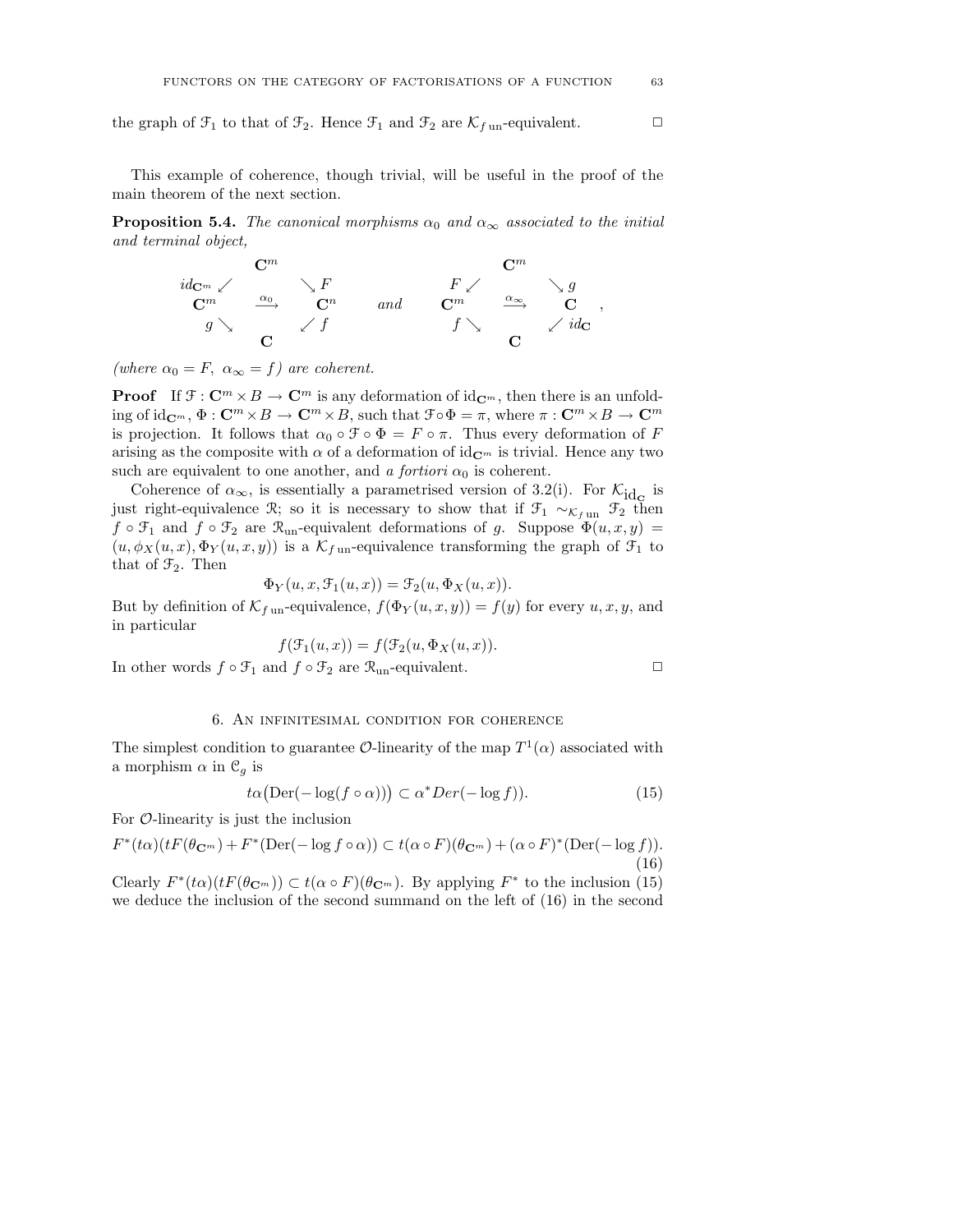summand on the right.

Condition (15) is a coherent version of the linear algebraic statement

$$
d_x\alpha(\ker d_x(f\circ\alpha)) \subset \ker d_{\alpha(x)}f.
$$
 (17)

However, whereas (17) always holds, (15) does not, as demonstrated by Example 4.3.

- **Example 6.1.** (1) In fact (15) holds for any flat morphism (see Remark 6.2) below). In Section 7 we give examples of non-flat morphisms satisfying  $(15).$ 
	- (2) The canonical morphism  $\alpha_{\infty}$  to the final object in  $\mathcal{C}_g$  described in Example 2.5 satisfies (15). The canonical morphism from the initial object does not always satisfy (15).

Remark 6.2. Since

$$
\text{Der}(-\log(f \circ \alpha)) = Z_1(\mathbf{K}_{\bullet}(f \circ \alpha))
$$

and

$$
\alpha^*(\mathrm{Der}(-\log f)) = B_1(\alpha^*(\mathbf{L}_{\bullet}(f))),
$$

(15) is equivalent to the vanishing of the morphism

$$
H_1(\mathbf{K}_{\bullet}(f\circ\alpha)) = \frac{Z_1(\mathbf{K}_{\bullet}(f\circ\alpha))}{B_1(\mathbf{K}_{\bullet}(f\circ\alpha))} \to \frac{Z_1(\alpha^*(\mathbf{L}_{\bullet}(f)))}{B_1(\alpha^*(\mathbf{L}_{\bullet}(f)))} = \mathrm{Tor}_1(\frac{\mathcal{O}_{\mathbf{C}^p}}{J_f}, \mathcal{O}_{\mathbf{C}^n}),
$$

induced by  $t\alpha$  in the long exact sequence  $S(\alpha, F)$ .

**Theorem 6.3.** If (15) holds then the morphism  $\alpha$  is coherent.

**Proof** Let A denote the graph-embedding of  $\alpha$ :  $A(y) = (y, \alpha(y))$ . We can recover  $\alpha$  from A by composition with the projection  $\pi_2 : Y_1 \times Y_2 \to Y_2$ . As projection gives rise to a coherent morphism, and the composite of coherent morphism is coherent, it will be enough to prove the result for the immersion A, provided, that is, that we can show that if (15) holds for  $\alpha$  then it holds for A. That is, we have first to show that if

$$
t\alpha(\text{Der}(-\log f \circ \alpha)) \subset \alpha^*(\text{Der}(-\log f))
$$

then

$$
tA(\mathrm{Der}(-\log f \circ \pi_2 \circ A)) \subset A^*(\mathrm{Der}(-\log f \circ \pi_2)).
$$

In fact this is straightforward:  $\text{Der}(-\log f \circ \pi) = (\text{Der}(-\log f) \otimes \mathcal{O}_{Y_1 \times Y_2}) \oplus$  $\theta_{Y_1 \times Y_2 \mid Y_2}$ , while  $f \circ \pi_2 \circ A = f \circ \alpha$ , so

$$
tA(\mathrm{Der}(-\log f \circ \pi_2 \circ A)) = tA(\mathrm{Der}(-\log f \circ \alpha)) \subseteq t\alpha(\mathrm{Der}(-\log f \circ \alpha)) \oplus \theta(A|Y_2)
$$

$$
\subseteq \alpha^*(\mathrm{Der}(-\log f)) \oplus \theta(A|Y_2) = A^*(\mathrm{Der}(-\log f \circ \pi_2)).
$$

Now we prove the theorem under the assumption that  $\alpha$  is an immersion. By this assumption, after a diffeomorphism we can write  $Y_2 = Y_1 \times N$  for some smooth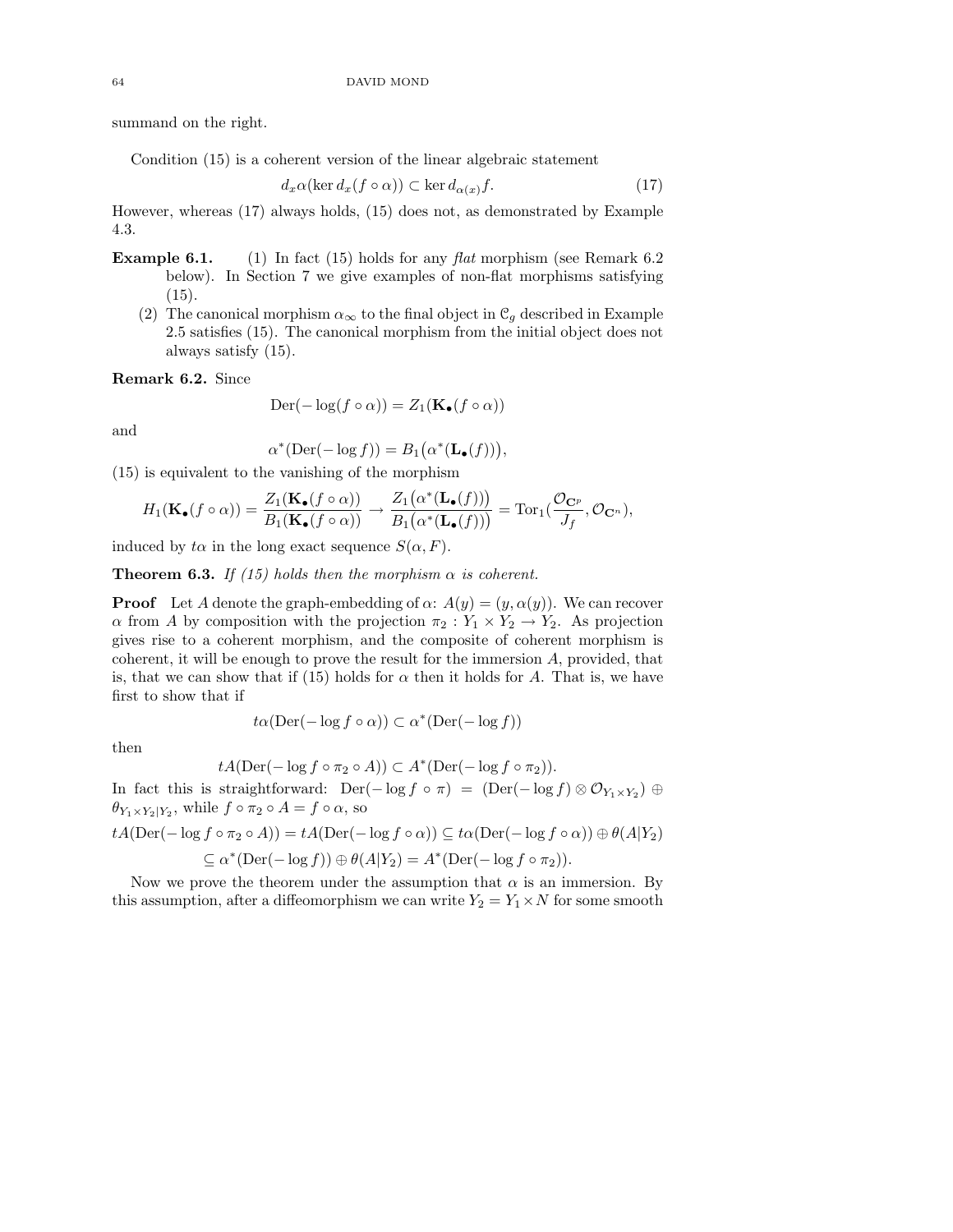manifold N, and take  $\alpha : Y_1 \to Y_2$  to be the inclusion of  $Y_1$  as  $Y_1 \times \{0\} \subset Y_1 \times N$ . To ease our notation, we rename  $Y_1$  simply Y. The operator t $\alpha$  converts a vector field on Y to "the same" vector field on  $Y \times \{0\} \subset Y \times N$ , and can thus be suppressed in our notation.

Let  $\mathfrak{F}_i : B \times X \to Y$ , for  $i = 1, 2$ , be  $\mathcal{K}_{f \circ \alpha \text{ un}}$ -equivalent deformations of F:  $X \to Y$ , and let  $\Phi$  be a  $\mathcal{K}_{f \circ \alpha un}$ -equivalence transforming the graph of  $\mathcal{F}_1$  to that of  $\mathfrak{F}_2$ . It has the form

$$
\Phi(u, x, y) = (u, \phi_X(u, x), \phi_Y(u, x, y))
$$

and satisfies  $f \circ \alpha(\phi_Y(u, x, y)) = f \circ \alpha(y), \Phi(0, x, y) = (0, x, y)$ . We have to extend  $\Phi$  to a diffeomorphism  $\Phi$  of  $B \times X \times Y_1 \times N$ ,

$$
\tilde{\Phi}(u,x,y,n)=(u,\tilde{\Phi}_X(u,x),\tilde{\Phi}_Y(u,x,y,n),\tilde{\Phi}_N(u,x,y,n)),
$$

such that  $f(\tilde{\Phi}_Y(u, x, y, n), \tilde{\Phi}_N(u, x, y, n)) = f(y, u)$ . Any such extension will transform the graph of  $\alpha \circ \mathfrak{F}_1$  to that of  $\alpha \circ \mathfrak{F}_2$ , since both graphs are contained in  $B \times X \times Y \times \{0\}.$ 

Suppose first that dim  $B = 1$ , and let t be a coordinate on B. Since  $\Phi$  is an unfolding of the identity on  $X \times Y$ ,  $\Phi(t, x, y)$  is the image of  $(0, x, y)$  under the integral flow of a time-dependent vector field

$$
\frac{\partial}{\partial t} + \sum_{i} \xi_i(t, x) \frac{\partial}{\partial x_i} + \sum_{j} \eta_j(t, x, y) \frac{\partial}{\partial y_j}.
$$

The vector field  $\eta := \sum_j \eta_j \frac{\partial}{\partial y_j}$  lies in Der( $-\log f \circ \alpha$ ) ⊗  $\mathcal{O}_{B \times X \times Y}$ , since the value of  $f \circ \alpha$  is preserved along the flow lines. The hypothesis, (15), implies that  $\eta$ extends to a vector field  $\tilde{\eta} \in \text{Der}(-\log f) \otimes \mathcal{O}_{B \times X \times Y \times N}$ . The map  $\Phi$  sending  $(0, x, y, n)$  to its image under the time t integral flow of the extended vector field

$$
\frac{\partial}{\partial t} + \chi(u, x, y) + \tilde{\eta}(u, x, y, n)
$$

is a  $\mathcal{K}_{f \text{un}}$ -equivalence extending  $\Phi$ .

To deal with the general case where  $B$  is smooth of dimension  $d$ , we identify  $B$ with  $\mathbf{C}^d$  and let  $B_1 = \mathbf{C} \times \{0\}, B_2 = \mathbf{C}^2 \times \{0\}, \ldots, B_d = B$ . Suppose inductively that the diffeomorphism  $\Phi_j := \Phi_{|B_{j-1}\times X\times Y}$  has been extended to a diffeomorphism  $\tilde{\Phi}_{j-1}$  of  $B_{j-1} \times X \times Y \times N$  which preserves the value of f as required. Let  $t_1, \ldots, t_j$  be coordinates on  $B_j$ . Once again,  $\Phi((t_1, \ldots, t_j, 0, \ldots, 0)), x, y)$  is the image of  $\Phi((t_1,\ldots,t_{j-1},0,\ldots,0),x,y)$  under the integral flow of a  $t_j$ -dependent vector field

$$
\frac{\partial}{\partial t_j} + \xi(t_1,\ldots,t_j,x,y) + \eta(t_1,\ldots,t_j,x,y)
$$

with  $\eta \in \text{Der}(-\log f \circ \alpha) \otimes \mathcal{O}_{B_i \times X \times Y}$ . By (15),  $\eta$  extends to  $\tilde{\eta} \in \text{Der}(-\log f) \otimes$  $\mathcal{O}_{B_j\times X\times Y\times N},$  and now we extend  $\Phi_j$  to  $\tilde{\Phi}_j$  of  $B_j\times X\times Y\times N$  by the now standard procedure. This completes the proof.  $\Box$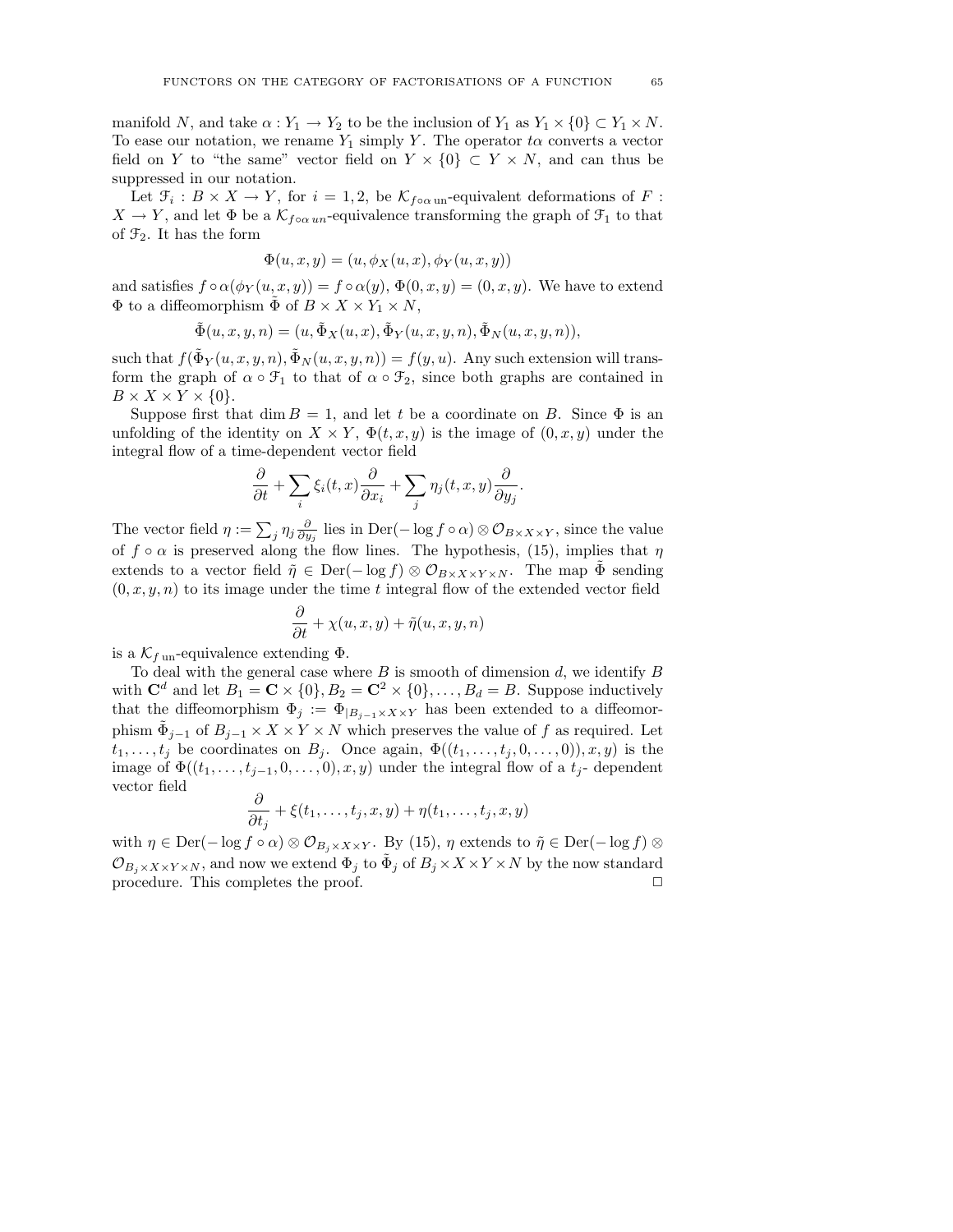#### 66 DAVID MOND

The converse to 6.3 does not hold. For example, (15) does not always hold for the morphism  $\alpha_0 : (g, \text{id}_{\mathbb{C}^m}) \to (f, F)$ , but  $\alpha_0$  is always coherent.

It is useful to keep in mind the diagram

$$
\ker{\alpha^*(tf) : \theta(\alpha) \to \theta(f \circ \alpha)}
$$
\n
$$
\downarrow \alpha(\text{Der}(-\log f \circ \alpha))
$$
\n
$$
\uparrow \alpha(\text{Ham}(f \circ \alpha))
$$
\n
$$
\rightarrow \alpha^*(\text{Ham}(f))
$$
\n
$$
\rightarrow \alpha^*(\text{Ham}(f))
$$

,

where  $\text{Ham}(f)$  denotes the module generated by the Hamiltonian vector fields  $\eta_{ij}(f)$ . The inclusion (15) is the broken arrow.

Two cases in which, in view of 6.2, (15) obviously holds, are

- (1) where  $\text{Tor}_1^{\mathcal{O}_{\mathbf{C}^p}}(\mathcal{O}_{\mathbf{C}^p}/J_f, \mathcal{O}_{\mathbf{C}^n})=0$ , in which case the right upper arrow is an equality, and
- (2) where  $f \circ \alpha$  has isolated singularity, in which case the left lower arrow is an equality.

The first of these two occurs, of course, if  $\alpha$  is flat. So there are two subcategories of  $\mathcal{C}_q$  in which all morphisms are coherent:

- (1) The subcategory whose objects are those of  $\mathcal{C}_g$ , and whose morphisms are the flat morphisms of  $\mathcal{C}_g$ , and
- (2) The full subcategory of  $\mathcal{C}_g$  consisting of factorisations  $(f, F)$  where f has isolated singularity.

Since (2) excludes, for example, determinantal factorisations, it is rather restrictive. More interesting than (1) is the subcategory whose objects are *Cohen-Macaulay factorisations*  $(f, F)$ , that is, where  $\mathcal{O}_{\mathbb{C}^n}/J_f$  is Cohen-Macaulay, and whose morphisms are those morphisms  $\alpha$  of  $\mathcal{C}_g$  such that the codimension of  $V(\alpha^*(J_f))$  in  $\mathbb{C}^n$  is equal to the codimension of  $J_f$  in  $\mathbb{C}^p$ . For such morphisms,  $\alpha^*(\mathbf{L}_{\bullet}(f))$  is acyclic, condition (1) above holds, and thus  $\alpha$  is coherent.

Given a factorisation  $(f, F)$  of g, call codim  $V(J_f) - \text{codim } V(F^*(J_f))$  the di*mensional defect* of  $(f, F)$  and denote it by defect $(f, F)$ . The dimensional defect plays an important role in the relation bewteen  $\tau := \dim_{\mathbf{C}} T^1 \mathcal{K}_f F$  and the rank of the vanishing homology of  $g = f \circ F$  under perturbations of  $F$  — see [5].

We will say a morphism  $\alpha: (f_1, F_1) \to (f_2, F_2)$  has finite length if  $T^1(f, \alpha)$  has finite length.

**Lemma 6.4.** Suppose that  $\alpha$  has finite length. Then a necessary and sufficient condition for equality of codim  $V(\alpha^*(J_f))$  and codim  $V(J_f)$  is that defect $(f, \alpha \circ F)$  =  $defect(f\circ\alpha, F).$ 

**Proof** By exactness of  $S(f, \alpha)$ , the finite length of  $T^1(f, \alpha)$  implies that codim  $V(J_{f \circ \alpha}) = \text{codim } V(\alpha^*(J_f))$ . So

 $\det(\mathcal{f}, \alpha \circ F) = \det(\mathcal{f} \circ \alpha, F) \Leftrightarrow \operatorname{codim} V(J_f) = \operatorname{codim} V(J_{f \circ \alpha})$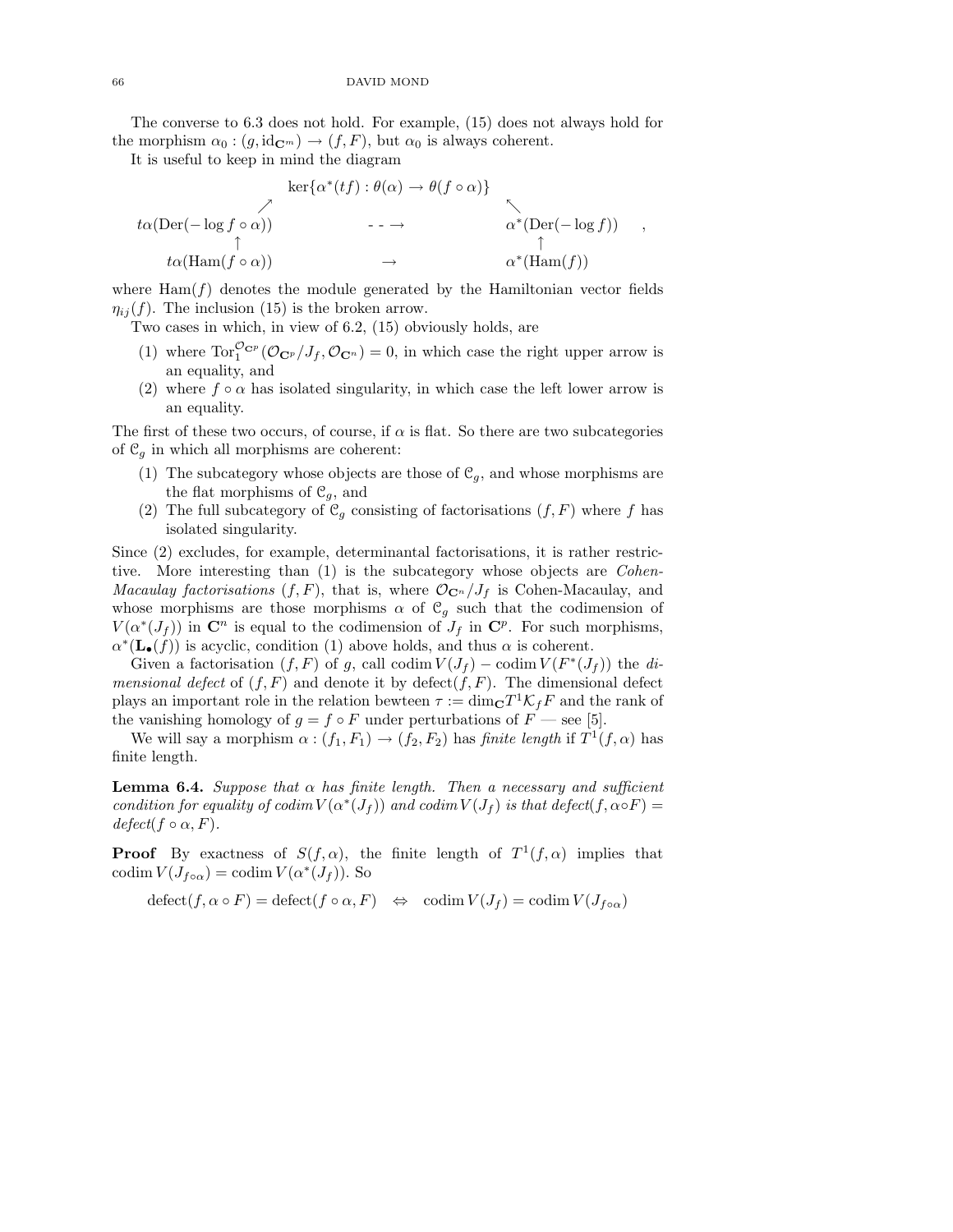$$
\Leftrightarrow \text{ codim } V(J_f) = \text{codim } V(\alpha^*(J_f)).
$$

For each integer k, let  $\mathcal{C}_g(k)$  denote the full subcategory of  $\mathcal{C}_g$  consisting of factorisations with defect k.

**Theorem 6.5.** Let  $(f_1, F_1)$  and  $(f_2, F_2)$  be Cohen-Macaulay factorisations in  $\mathfrak{C}_g(k)$ , and let  $\alpha : (f_1, F_1) \to (f_2, F_2)$  be a morphism of finite length. Then  $\alpha$ is coherent.

**Proof** Let  $\mathbf{L}_{\bullet}(f)$  and  $\mathbf{L}_{\bullet}(f \circ \alpha)$  be free resolutions of  $\mathcal{O}_{\mathbf{C}^p}/J_f$  and  $\mathcal{O}_{\mathbf{C}^n}/J_{f \circ \alpha}$ , over  $\mathcal{O}_{\mathbf{C}^p}$  and  $\mathcal{O}_{\mathbf{C}^n}$  respectively. As  $\mathcal{O}_{\mathbf{C}^p}/J_f$  is Cohen Macaulay, and, by the lemma, codim  $V(\alpha^*(J_f)) = \text{codim } V(J_f)$ , it follows that  $\alpha^*(\mathbf{L}_{\bullet}(f))$  is acyclic. This means in particular that  $\operatorname{Tor}_1^{{\mathcal{O}}_{\mathbf{C}^p}}({\mathcal{O}}_{\mathbf{C}^p}/J_f, {\mathcal{O}}_{\mathbf{C}^n})=0.$ 

# 7. Symmetric determinantal factorisations revisited

A symmetric matrix family  $S : (\mathbb{C}^m, 0) \to \text{Sym}_n(\mathbb{C})$  can also be viewed as a (unrestricted) matrix family. Thus there is a morphism of factorisations

$$
S_s \swarrow \qquad \searrow S_g
$$
  
\n
$$
Sym_n(\mathbf{C}) \qquad \stackrel{i}{\hookrightarrow} \qquad Mat_n(\mathbf{C})
$$
  
\n
$$
det_s \searrow \qquad \qquad \swarrow det_g
$$
\n(18)

of det  $S$  (we have added subscripts to  $S$  and to det in order to indicate their target and source). This morphism is coherent, although  $i^*(\mathbf{L}_{\bullet}(\text{det}_g))$  is not acyclic. We take, as  $\mathbf{L}_{\bullet}(\text{det})$  and  $\mathbf{L}_{\bullet}(\text{det}_s)$ , the well known Gulliksen-Negård and Jozefiak resolutions  $J_{\bullet}$  and  $GN_{\bullet}$  (see [7] and [8] respectively), which are shown below. It turns out that there is a split morphism of complexes  $p_{\bullet}: \mathbf{J}_{\bullet} \to i^*(\mathbf{GN}_{\bullet})$ ; in particular (15) holds, and coherence follows by Theorem 6.3. The splitting has the rather remarkable form

$$
0 \to \mathbf{J}_{\bullet} \xrightarrow{p_{\bullet}} i^*(\mathbf{GN}_{\bullet}) \xrightarrow{r_{\bullet}} \text{Hom}(\mathbf{J}_{4-\bullet}, \mathcal{O}) \to 0; \tag{19}
$$

in some sense it explains the fact that  $J_1$  = symmetric matrices over  $\mathcal{O} = \mathcal{O}_{Sym_{-}(\mathbf{C})}$ and  $J_3$  = skew-symmetric matrices over  $\mathcal O$  are complements in mat<sub>n</sub>( $\mathcal O$ ). The split short exact sequence of complexes (19) is shown vertically in the following diagram.

$$
\begin{array}{ccccccccc}\n & 0 & \rightarrow & sk_n(\mathcal{O}) & \xrightarrow{d_3^s} & sl_n(\mathcal{O}) & \xrightarrow{d_2^s} & sym_n(\mathcal{O}) & \xrightarrow{d_1^s} & \mathcal{O} & \rightarrow & 0 \\
 & p_3 \downarrow & & p_2 \downarrow & & p_1 \downarrow & & p_0 \downarrow \\
0 & \rightarrow & \mathcal{O} & \xrightarrow{d_4^q} & \text{mat}_n(\mathcal{O}) & \xrightarrow{d_3^q} & sl_n(\mathcal{O}) \oplus sl_n(\mathcal{O}) & \xrightarrow{d_2^q} & \text{mat}_n(\mathcal{O}) & \xrightarrow{d_1^q} & \mathcal{O} & \rightarrow & 0 \\
0 & \rightarrow & \mathcal{O} & \xrightarrow{d_1^s} & \text{sym}_n(\mathcal{O}) & \xrightarrow{d_2^s} & sl_n(\mathcal{O}) & \xrightarrow{d_2^s} & \text{mat}_n(\mathcal{O}) & \xrightarrow{d_1^q} & \downarrow & \downarrow \\
0 & \rightarrow & \mathcal{O} & \xrightarrow{(d_1^s)^t} & \text{sym}_n(\mathcal{O}) & \xrightarrow{d_2^s} & sl_n(\mathcal{O}) & \xrightarrow{(d_3^s)^t} & sk_n(\mathcal{O}) & \rightarrow & 0\n\end{array} \tag{20}
$$

where

$$
p_0 \text{ is the identity} \qquad p_1 \text{ is inclusion} \qquad p_2(Y) = (Y, -Y^t) \qquad p_3 \text{ is inclusion}
$$
\n
$$
r_1(X) = \frac{1}{2}(X - X^t) \qquad r_2(Y_1, Y_2) = Y_1 + Y_2^t \qquad r_3(Z) = \frac{1}{2}(Z + Z^t) \qquad r_4 = \text{id}
$$